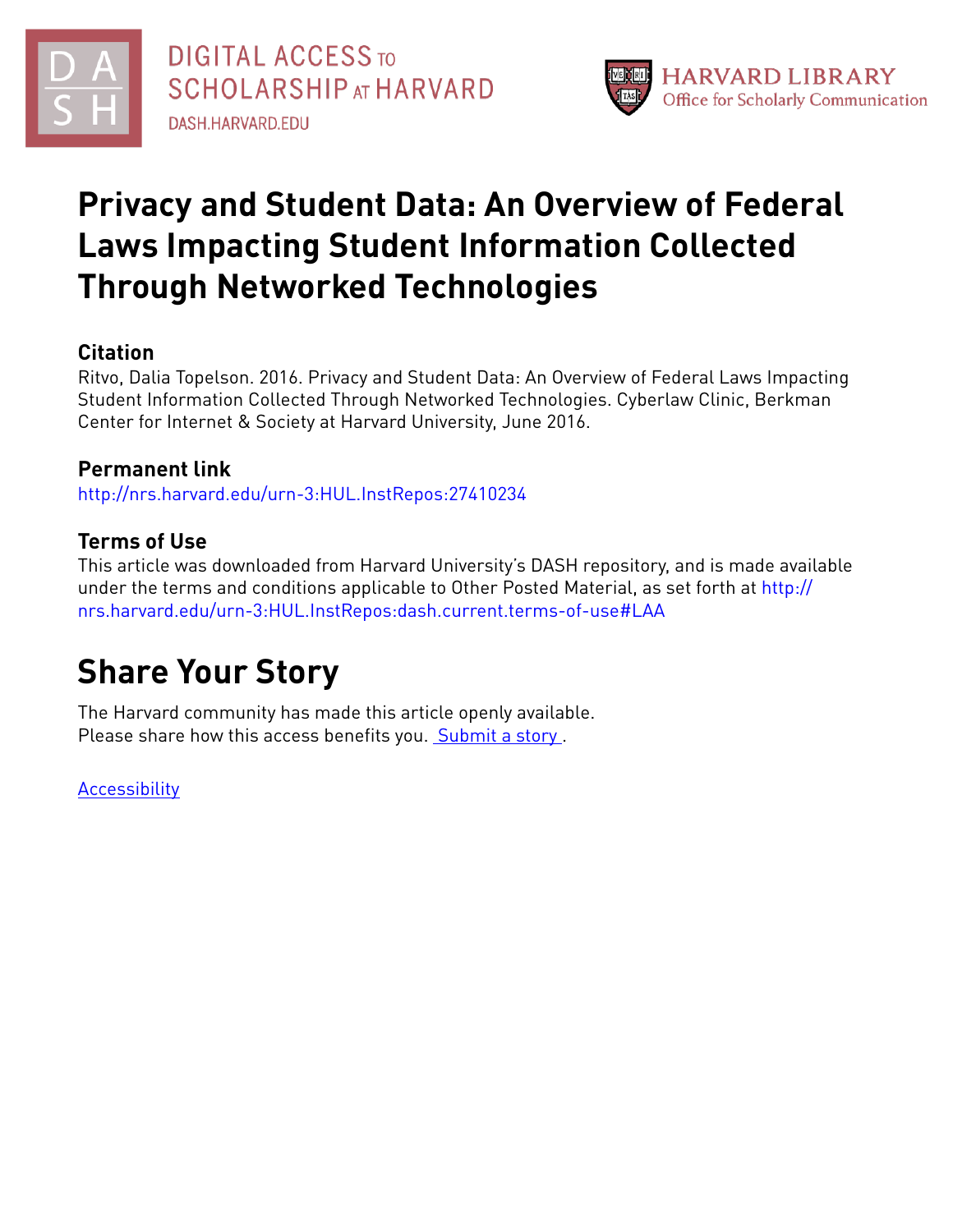



Berkman Center for Internet & Society

# **PRIVACY AND STUDENT DATA:**

An Overview of Federal Laws Impacting Student Information Collected Through Networked Technologies

June 2016

*Dalia Topelson Ritvo*



23 Everett Street, 2nd Floor, Cambridge, MA 02138 www.cyber.law.harvard.edu/research/studentprivacy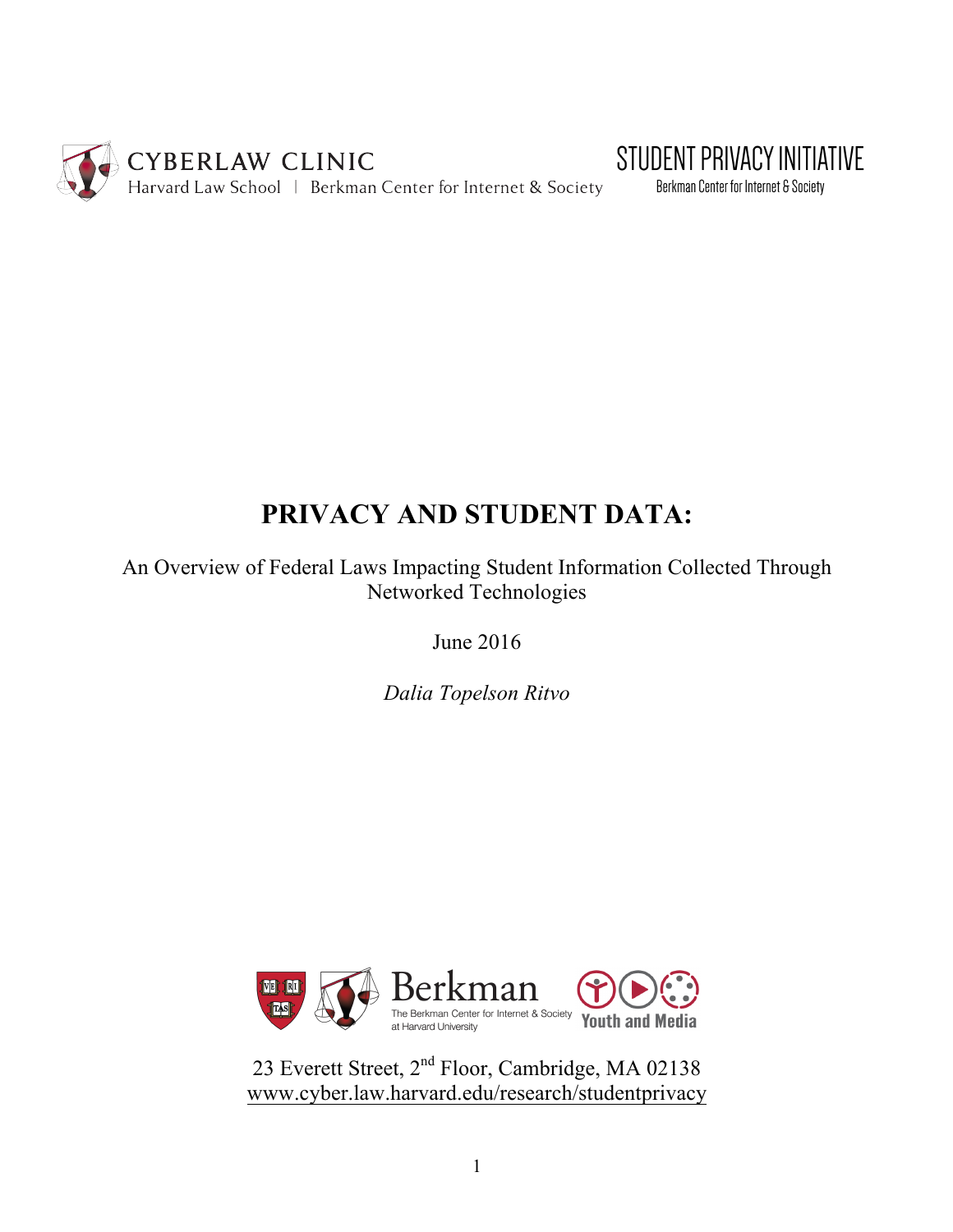## **ACKNOWLEDGEMENTS**

Dalia Topelson Ritvo is the Assistant Director of Harvard Law School's Cyberlaw Clinic based at the Berkman Center for Internet & Society, and a Lecturer on Law at Harvard Law School.

This guide is based in large part on *Privacy and Children's Data: An Overview of the Children's Online Privacy Protection Act and the Family Educational Rights and Privacy Act*, which was published in by the Cyberlaw Clinic in November of 2013 as part of the Student Privacy Initiative. The Cyberlaw Clinic provides high-quality, pro-bono legal services to appropriate clients on issues relating to the Internet and technology, including privacy. Students enhance their preparation for high-tech practice and earn course credit by working on real-world litigation, client counseling, advocacy and transactional/licensing projects and cases.

The Student Privacy Initiative is a collaborative effort by the Berkman Center's Youth and Media Lab and the Cyberlaw Clinic to explore the opportunities and challenges that arise as educational institutions engage networked technologies both in and out of the classroom. This guide has been updated to reflect the work the Student Privacy Initiative has done to engage diverse stakeholder groups from government, education, academia, and business, among others, to develop shared practices that promote positive educational outcomes, while harnessing technological and pedagogical innovations without compromising student privacy and other critical values.

The Berkman Center is dedicated to the exploration, student, and development of cyberspace. The Center draws upon a vast network of faculty, students, entrepreneurs, lawyers and virtual architects to diagnose both the opportunities and challenges of cyberspace, particularly with regard to the need for normative and legal structures.

The Cyberlaw Clinic thanks its students, Makala Kaupalolo and Crystal Nwaneri for their help on preparing this publication. The Cyberlaw Clinic would also like to thank Paulina Haduong, Leah Plunkett, Sandra Cortesi and the Berkman Center's Executive Director, Urs Gasser, for their ongoing support of this publication.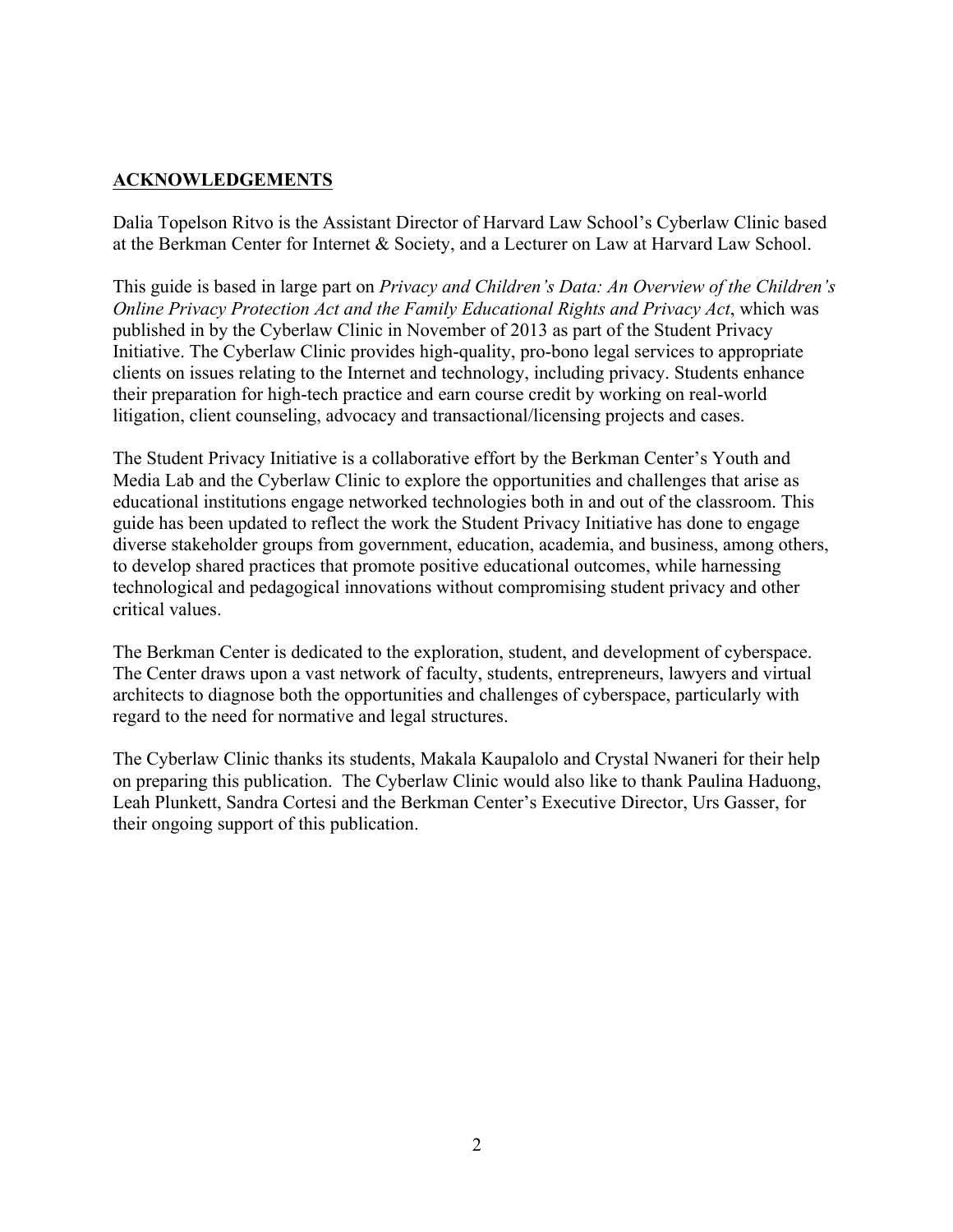### **INTRODUCTION**

Over the past five years, schools have progressively been integrating the use of technology into the classroom, both to help students achieve their goals, and help teachers and administrators

alike organize, categorize and track information about students. Specifically, "**Networked Services**" can be used in a variety of ways to improve school systems, including increasing efficiency in administrative operations to advancing individualized learning through online resources. Though these networked services may be valuable tools, they also have the ability to collect sensitive information about students. To that end, as educational institutions introduce networked services into schools, they must remain alert to growing privacy concerns for sensitive student information.

Harvard Law School's Cyberlaw Clinic, based at the Berkman Center for Internet & Society, has prepared this guide to provide a high-level overview of two of the major federal legal regimes that govern the privacy of children's and students' data in the United States: the Family Educational Rights and Privacy Act and the Children's Online Privacy Protection Act. In addition, this guide covers how the

Throughout this document, the term "**networked** services" is used to represent a range of services and devices that are connected through networked computers that educational institutions might employ. For example, cloud computing services are a type of networked service schools frequently use. "**Cloud computing**" refers to any functionality hosted on a network of remote servers that is available over the Internet. This can mean anything from an email service to full-fledged technology infrastructure, such as remote digital storage and remote computing power. Cloud computing also includes "software as a service," which allows one to access a computer program over the Internet.

Networked services also include the Internet of Things ("IoT"), which refers to the ability of devices to connect to the Internet and each other in order to collect and exchange data. These devices range from home temperature control systems to personal fitness trackers. In accordance with industry practice, laptops, smartphones, or tablets are not considered IoT devices in this document. Although these devices are commonly referred to as "smart" devices, the devices are in fact "dumb" without a website or application. These applications or websites may be considered networked services, but they would be more akin to a cloud computing service.

Protection of Pupil Rights Amendment, which, while not as broadly applicable to the use of technology by schools, does include a few provisions that can apply in certain contexts, particularly when schools use technology to administer surveys of student subjects, or use technology that collects information for marketing purposes. While there are other laws that may also apply to schools in this context (e.g. state privacy laws), these three laws have important implications for schools using networked services.

The purpose of this document is to provide schools, parents and students alike with an overview of some of the laws that may apply as schools begin to use networked services to help educate students. All of the relevant statutes – and particularly FERPA – are complex and are the subjects of large bodies of caselaw and extensive third-party commentary, research, and scholarship. This document is not intended to provide a comprehensive summary of these statutes, nor privacy law in general, and it is not a substitute for specific legal advice. Rather, this guide highlights key provisions in these statutes and maps the legal and regulatory landscape.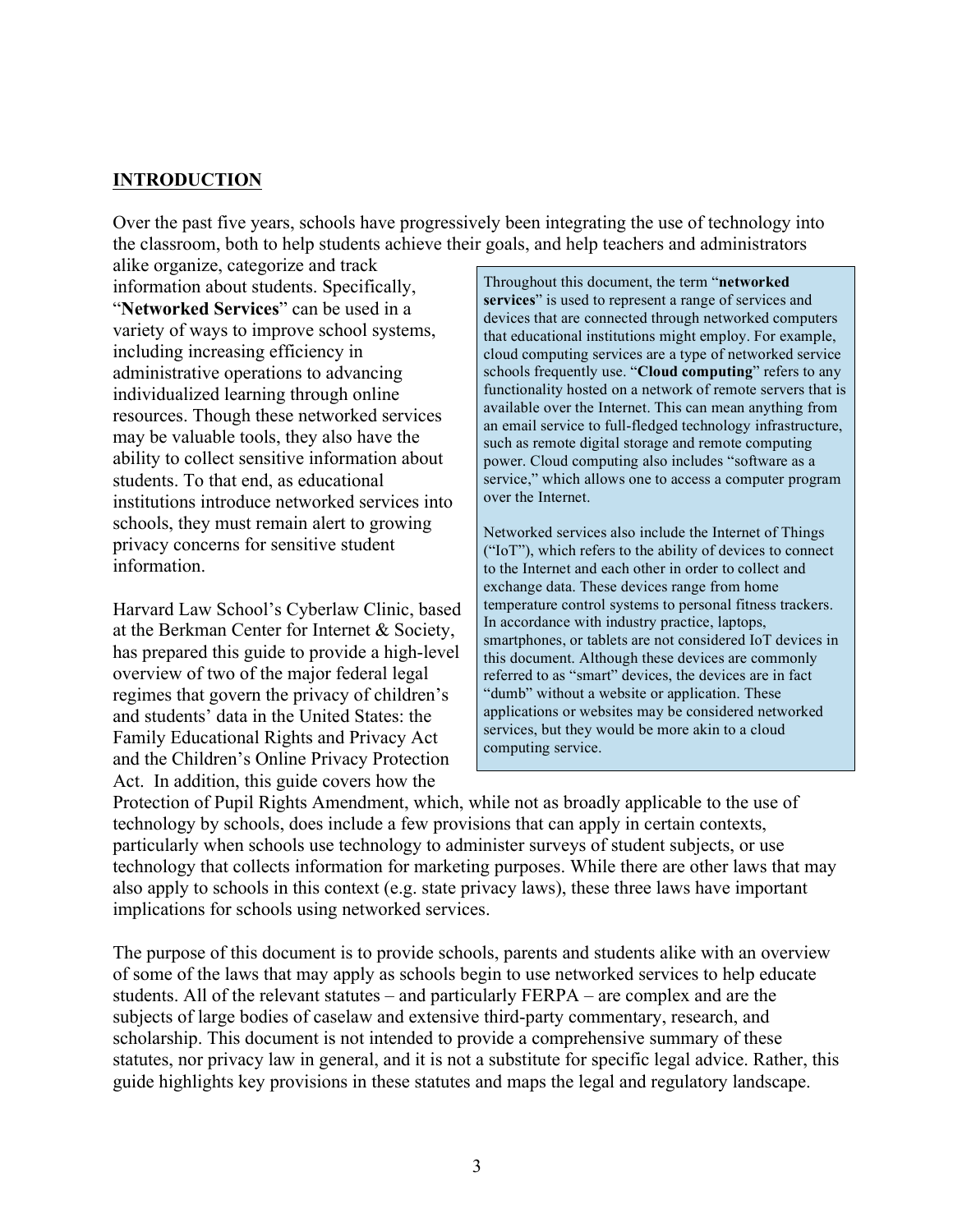# **FAMILY EDUCATIONAL RIGHTS AND PRIVACY ACT**

#### *Overview*

Congress enacted the Family Educational Rights and Privacy Act (FERPA)<sup>1</sup> in 1974 to protect children's informational privacy and family privacy. FERPA prohibits the federal funding of educational institutions – schools, districts, and state education agencies – that release educational records to unauthorized persons.<sup>2</sup>

#### *To whom does FERPA apply?*

FERPA applies to public and private "educational agences" or institutions" that receive funds through particular programs administered by the Secretary of Education ("DOE"). <sup>3</sup> The institution may receive federal funding either (1) directly, through grants, cooperative agreements, contracts, subgrants, or subcontracts;  $\alpha$  or (2) indirectly, from students who receive scholarships or other funding from federal programs such as the Pell Grant Program or the Guaranteed Student Loan Program.<sup>5</sup>

#### *What qualifies as an educational agency or institution?*

Under FERPA an educational agency or institution is defined as any school, district, or state education agency that: (1) receives federal funding (as described above), and (2) either provides educational services or instruction to students or directs and controls public elementary, secondary, or postsecondary institutions.<sup>6</sup>

#### *What information does FERPA protect?*

FERPA protects the confidentiality of *"education records."*

#### *What qualifies as an "education record?"*

Education records include any records, files, documents, or other materials that are "maintained by an educational agency or institution or by a person acting for such agency or institution" and contain information directly related to a student.<sup>7</sup> Examples of education records include personal contact information of students or parents, grades or test scores, disciplinary records, school health records, and similar information.<sup>8</sup> A "person acting for" the educational agency generally refers to agents of the school, such as teachers, administrators, and other school employees.<sup>9</sup> The Supreme Court has also stated that a person cannot be "acting for" an agency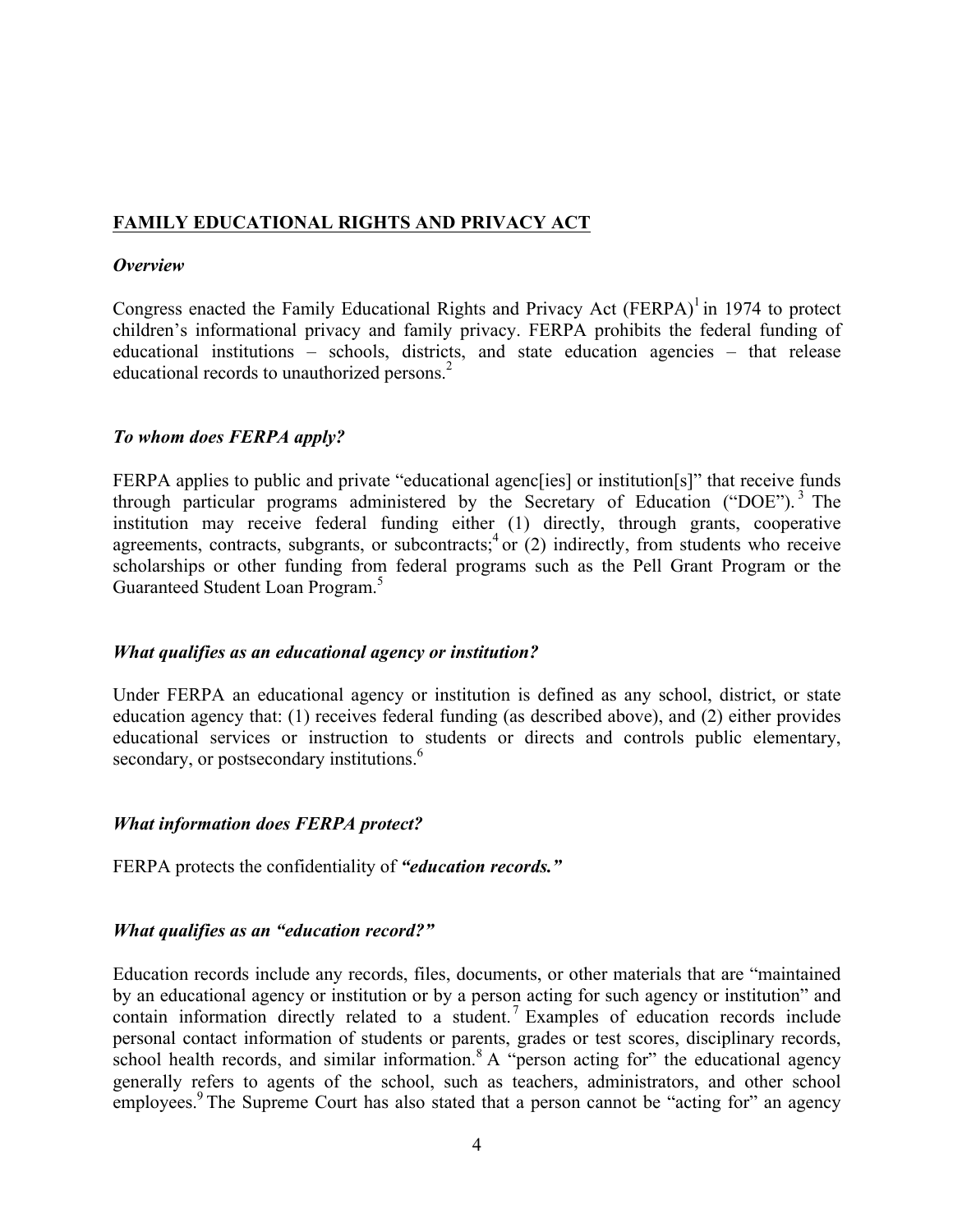unless he or she also "maintains" the record.<sup>10</sup> Accordingly, peer-graded student papers and some student papers and tests that are briefly held for correction and grading alone are unlikely to be considered to be "maintained" by an education institution or a person acting for an educational institution<sup>11</sup>

#### *What information is not considered an "education record"?*

The following are not considered "education records" under FERPA:<sup>12</sup>

- records that are made by faculty and staff for their own use as reference or memory aids and not shared with anyone other than a temporary substitute; $^{13}$
- records of an educational agency or institution's law enforcement unit: $^{14}$
- records of employees of an educational agency or institution that are made during the normal course of business and relate exclusively to their employment;  $15$
- records of students 18 years or older or attending a postsecondary school that are created by professionals, such as physicians or psychiatrists, for treatment purposes: $16$

As schools engage more networked service providers, schools should consider how the use of these services might create additional education records. For example, if students are using online education tools, the records created using the product may be considered education records. Similarly, schools should consider whether data collected through IoT devices – for instance wearable fitness devices for physical education classes – would fall under the category of education record.

- records created by an educational agency or institution after an individual is no longer in attendance that do not directly relate to the individual's attendance as a student;  $\frac{17}{2}$  or
- grades on peer-graded papers before a teacher collects and records them.<sup>18</sup>

#### *What are the rights of parents and eligible students under FERPA?*

FERPA provides parents with certain rights to both protect and access their children's education records. These rights are transferred to students when they reach the age of eighteen or when they attend a post-secondary school.<sup>19</sup>

FERPA provides parents with four basic rights:

- the right to inspect and review educational records;  $2^{0}$
- the right to challenge the content of education records and to correct or delete inaccurate, misleading, or inappropriate data; $^{21}$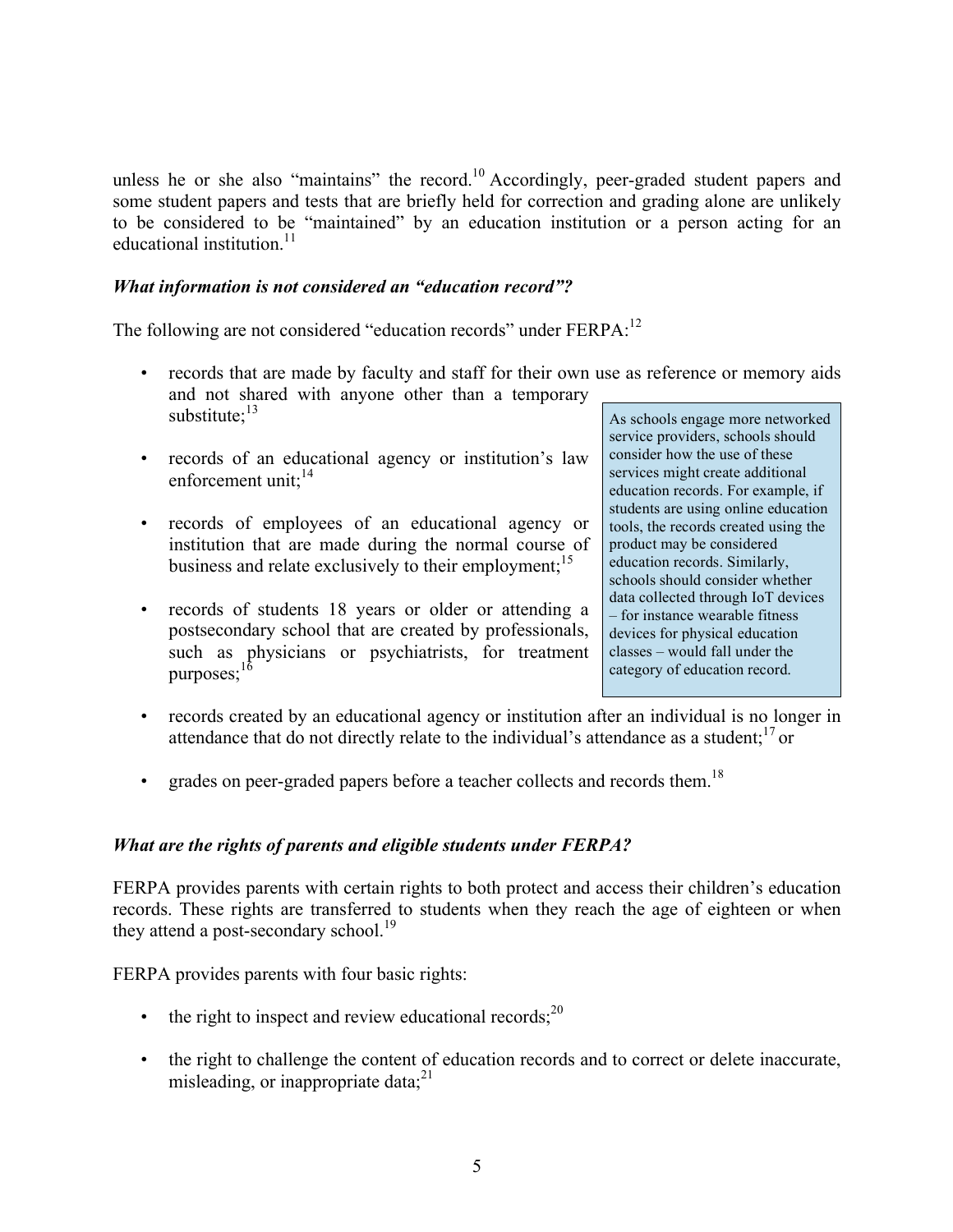- the right to control the disclosure of education records containing their child's personally identifiable information via consent; $^{22}$  and
- the right to file a complaint regarding non-compliance of FERPA with the Department of Education (DOE). $^{23}$

#### *What are educational institutions' obligations under FERPA?*

#### **1. Obtain parental consent**

FERPA requires educational institutions to acquire parental consent prior to disclosing *personally identifiable information* from a student's education records, subject to some exceptions detailed below.<sup>24</sup> Personally identifiable information includes:  $^{25}$ 

Certain educational technologies will rely on information protected by FERPA. For example, if a school uses online learning systems that require creating individual student accounts, the school might give the provider information from education records, including names and contact information. Privacy Technical Assistance Center, Protecting Student Privacy While Using Online Educational Services: Requirements and Best Practices (2014).

• the name of a student or a student's family member;

• the address of the student or student's family members;

• personal identifiers (*e.g.*, social security numbers and biometric records such as fingerprints, facial characteristics, or handwriting);

- indirect identifiers (*e.g.*, date of birth, place of birth, mother's maiden name);
- other information that, either alone or in combination, would allow a "reasonable person in the school community" to identify the student with reasonable certainty; and
- information that is requested by a person the institution reasonably believes knows the identity of the student.

The consent must be written and must be signed and dated by the parent. It must also specify the following:

- the records to be disclosed;
- the purpose of disclosure; and
- the parties to whom the disclosure is made.<sup>26</sup>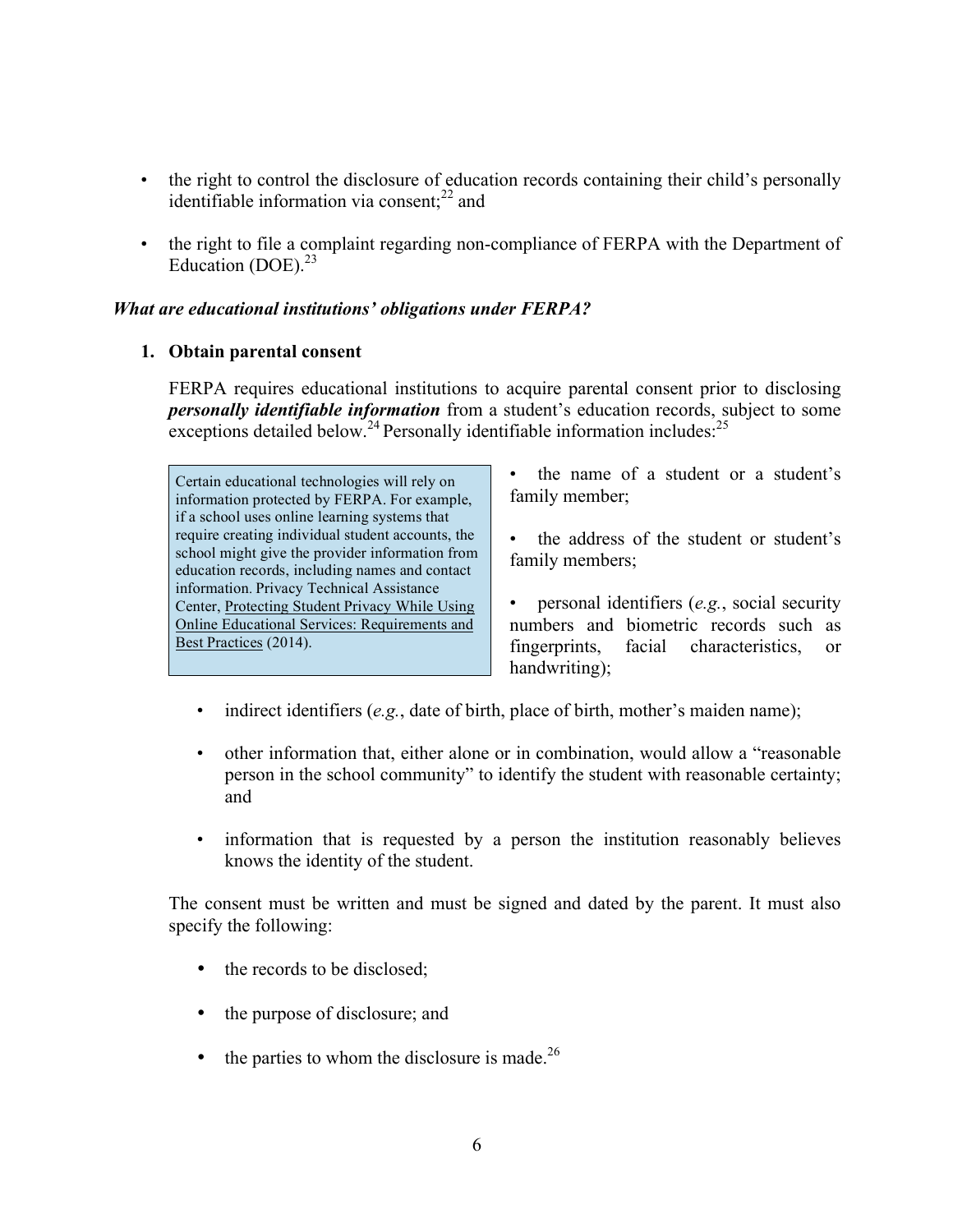Consents may be signed electronically, as long as: (1) the mechanism by which the electronic signature is received identifies and authenticates a particular person as the source of the consent; and (2) the record of the consent indicates that person's approval of the information in the consent. Educational institutions must use "reasonable methods" to authenticate the source of a particular consent.<sup>27</sup>

#### **2. Notify parents and eligible students of their rights**

Educational institutions must *inform* parents and eligible students annually of their right:

- $\cdot$  to inspect and review educational records;<sup>28</sup>
- to seek amendment of records: $^{29}$
- to consent to disclose personally identifiable information; $30$  and
- to file complaints with the DOE if the educational institution violates these provisions.<sup>31</sup>

The annual notice must also include the procedures eligible students must follow to review and amend documents.<sup>32</sup> The educational institution must deliver the annual notice in a format that is reasonably likely to ensure that the parents or eligible students are aware of their rights. This means that schools may need to create special notices to accommodate parents with disabilities or who are not native English speakers.<sup>33</sup>

#### **3. Maintain records of requests for access to and disclosure of personally identifiable information**

Educational institutions must keep a record of each request for, and each disclosure of, personally identifiable information that is contained in a student's education records.<sup>34</sup> Educational institutions do not have to maintain records of disclosures made to the parent or eligible student, a school official, a party that has obtained written consent from the parent or eligible student, or a party that receives the information pursuant to a subpoena or other court order.<sup>35</sup>

The record for each request or disclosure must include:

- the names of parties that requested or received personally identifiable information from education records and any other parties to whom the information will be redisclosed:<sup>36</sup>
- the parties' "legitimate interests" in requesting or obtaining such information; $37$ and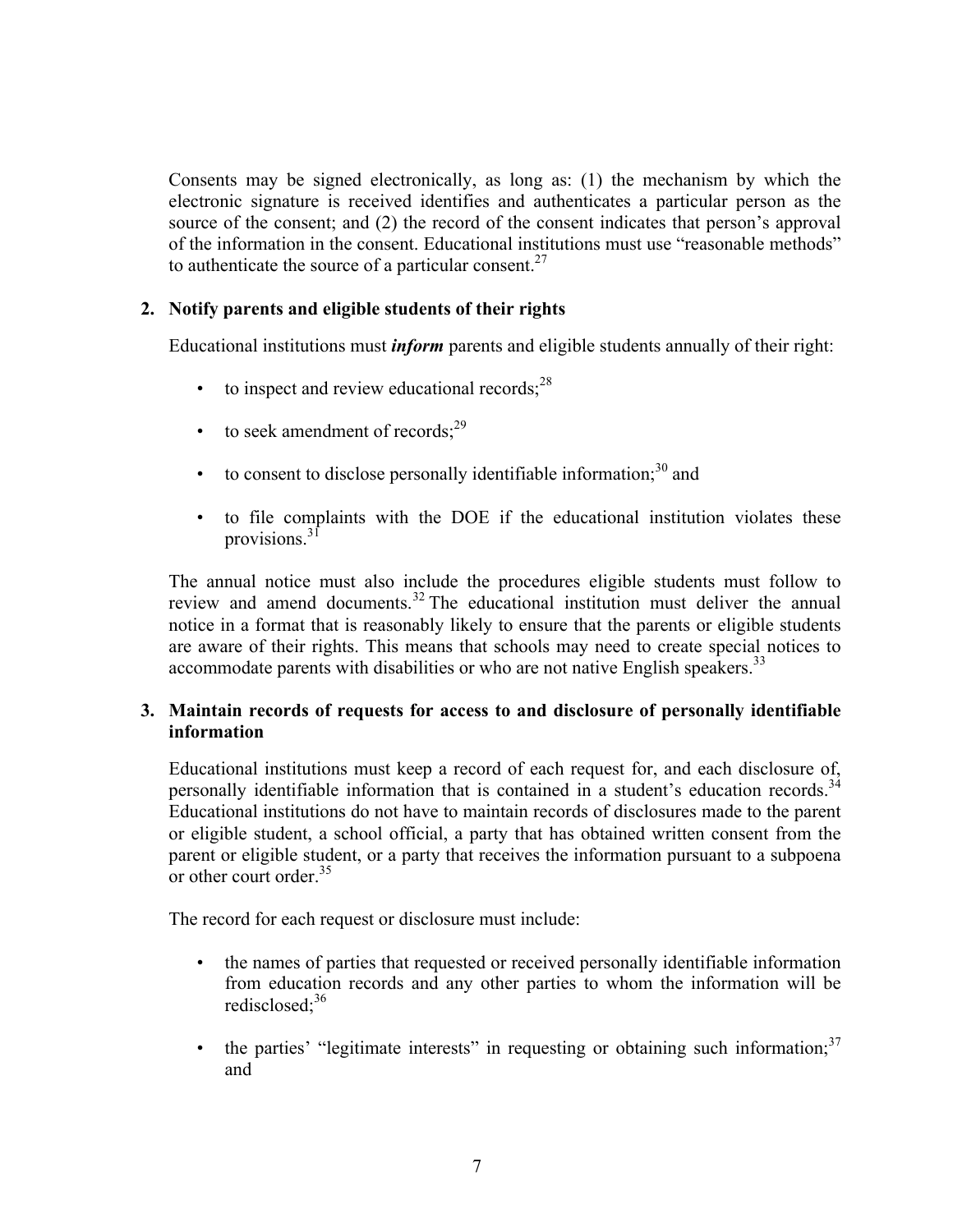• the names of state and local education authorities and federal officials and agencies that may further disclose personally identifiable information from education records without consent.<sup>38</sup>

#### *When can educational institutions disclose information without obtaining consent?*

FERPA allows schools to disclose information without obtaining consent with respect to the following categories of information:

- student directory information;
- de-identified information; and
- in limited circumstances, personally identifiable information (as described below).

Schools may disclose *student directory information* without consent, so long as the schools *notify* parents and eligible students about the disclosure and provide parents and eligible students with a *reasonable* window during which they can opt out of the disclosure.<sup>39</sup> Directory information generally includes: name; address; telephone listing; e-mail address; photograph; date and place of birth; major; grade level; enrollment status; dates of attendance; degrees; honors and awards; most recent educational institution attended; and participation in sports and other activities.<sup>40</sup> Directory information does *not* include: social security numbers, student ID numbers $41$ 

Schools may disclose *de-identified data* without prior parental consent. De-identification requires:

- removal of all personally identifiable information; and
- a reasonable determination that a student's identity is not personally identifiable.<sup>42</sup>

De-identified data may include metadata, which is contextual or transactional data that networked services providers collect as part of their operations.<sup>43</sup> Metadata may include useful information such as how many attempts a student made at a task before successful completion.<sup>44</sup> Once any direct and indirect identifiers have been removed from the metadata, it is not considered personally identifiable information under FERPA.

Schools may disclose de-identified education records for education research purposes, provided that the school attaches a code to the de-identified data to allow the recipient of the data to match information received from the same source. The code must not be based on the student's social security number or other personal information, nor should it contain any information that would allow the recipient to identify a student based on the code.<sup>45</sup>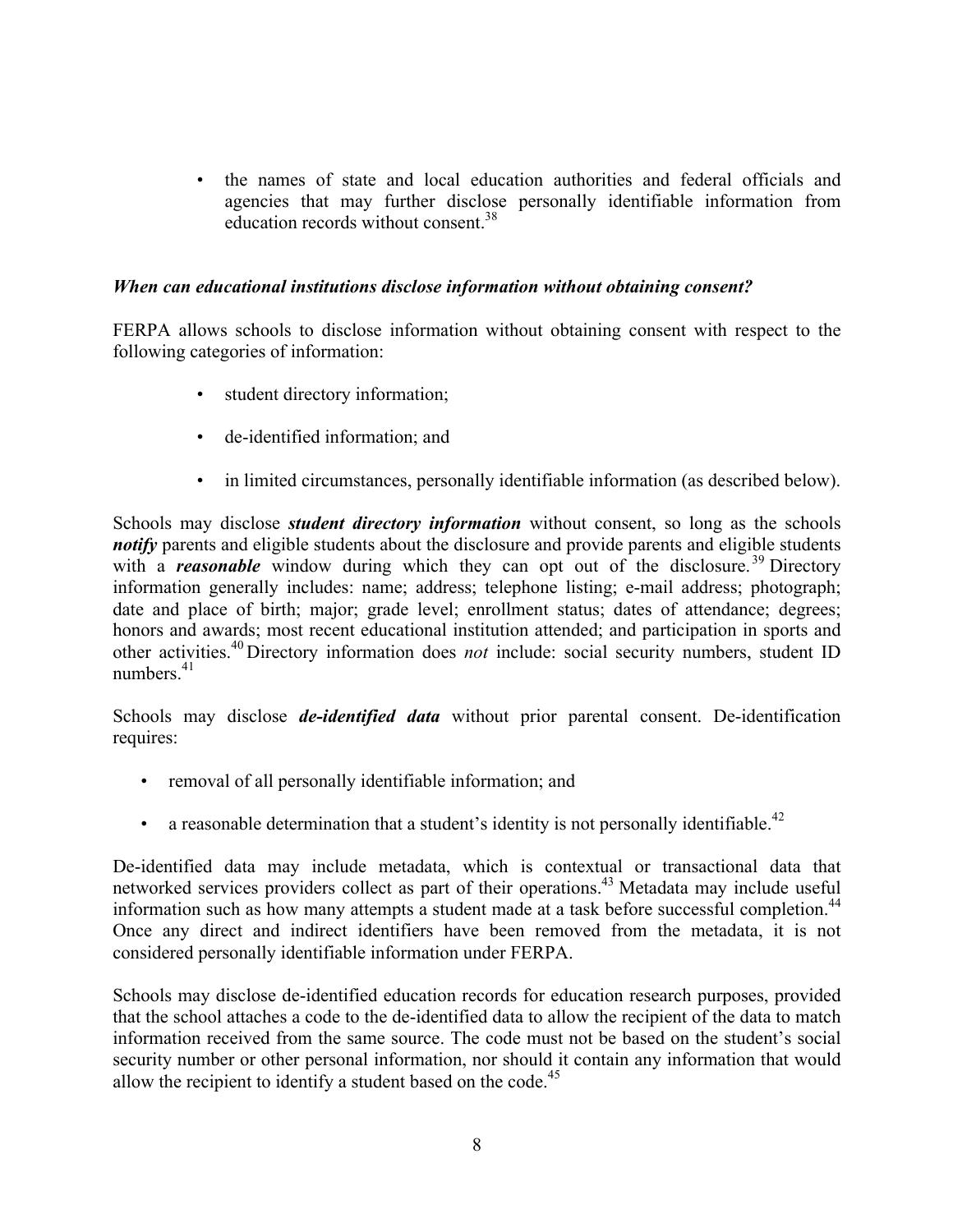Schools may disclose *personally identifiable information* without prior parental consent to the following parties and in the following circumstances:46

- to school officials with "legitimate educational interests," including the "educational interests of the child for whom the consent would otherwise be required;"<sup>47</sup>
- to a contractor, consultant, or volunteer or another entity to which the institution has outsourced services if:

Cloud computing service providers may be considered **school officials** if they are performing "institutional services" that would otherwise be performed by the school internally. Whether a cloud computing service provider would fall under this exception depends on who controls the service provider and how the service provider uses the student data it is processing. Simply including a contractual provision stating that the service provider is a "school official" is not enough. The service provider must manage the data as if it were the school itself to obtain education records without parental consent. In addition, if designated a school official, cloud computing service providers are limited by FERPA in what they can do with this information. Providers may not repurpose information – they may only use it for the original purpose for which it was shared.

- o the educational institution would otherwise use its own employees for those services;
- o the entity is under the direct control of the institution in using and obtaining education records; and
- o the entity does not redisclose such information without parental consent;<sup>48</sup>
- to officials of another school where a student is transferring;<sup>49</sup>
- to specified officials for audit or evaluation purposes; $50$
- to determine financial aid for a student; $51$
- to organizations conducting certain studies for or on behalf of the school; $^{52}$
- to comply with a judicial order or lawfully issued subpoena, perpetration of a crime, or disciplinary proceeding;  $53$
- to appropriate officials in cases of emergency to protect the health and safety of the student or other individuals; $54$
- to state and local authorities, within a juvenile justice system, pursuant to specific state  $law; ^{55}$  or
- $\cdot$  to accrediting organizations.<sup>56</sup>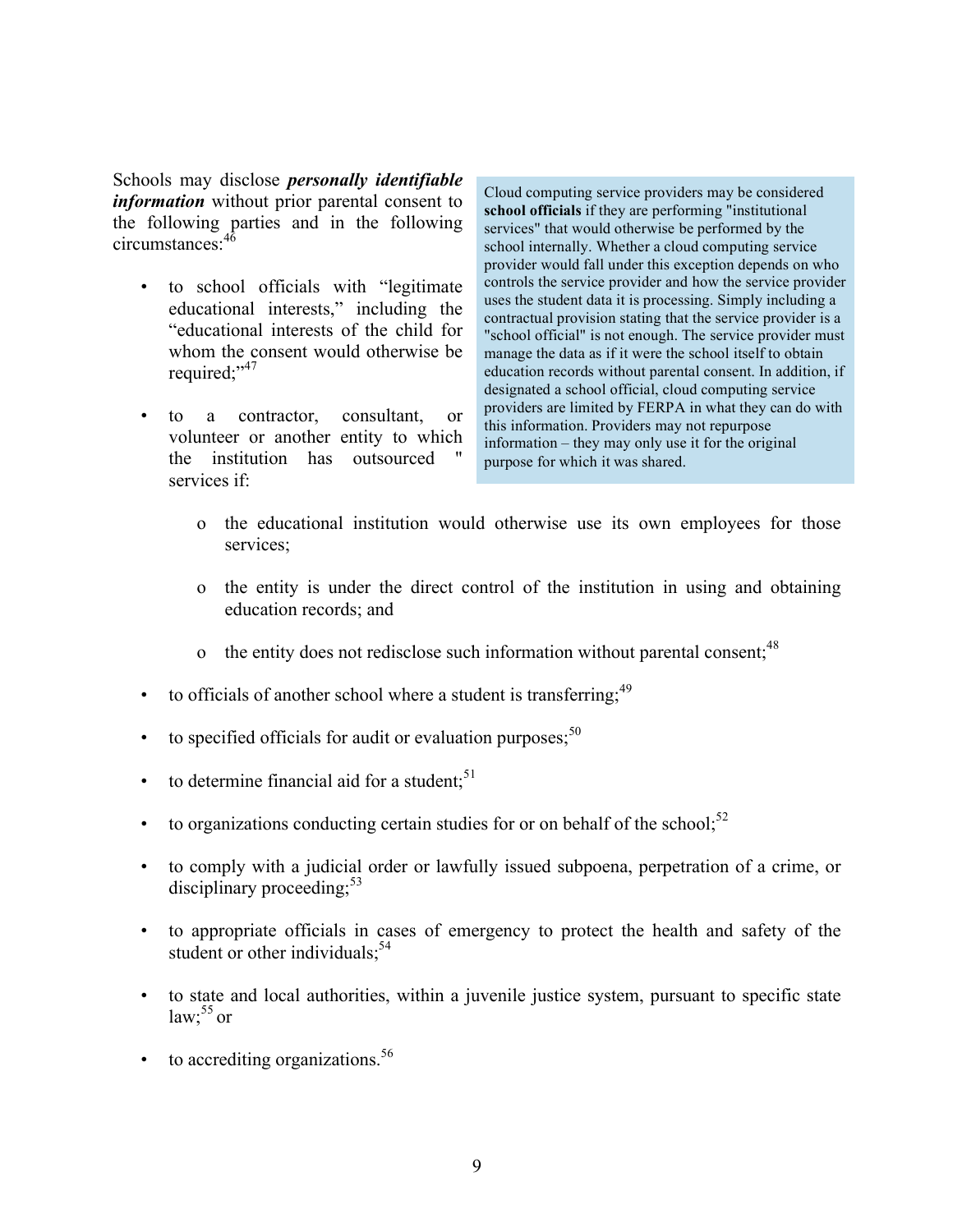### *Additional resources to learn about FERPA*

- http://www.ed.gov/policy/gen/guid/fpco/ferpa/index.html
- http://www2.ed.gov/policy/gen/guid/fpco/pdf/ferpafaq.pdf
- http://www2.ed.gov/policy/gen/guid/fpco/pdf/reasonablemtd agreement.pdf
- https://tech.ed.gov/wp-content/uploads/2014/09/Student-Privacy-and-Online-Educational-Services-February-2014.pdf
- http://ptac.ed.gov/
- http://ptac.ed.gov/sites/default/files/cloud-computing.pdf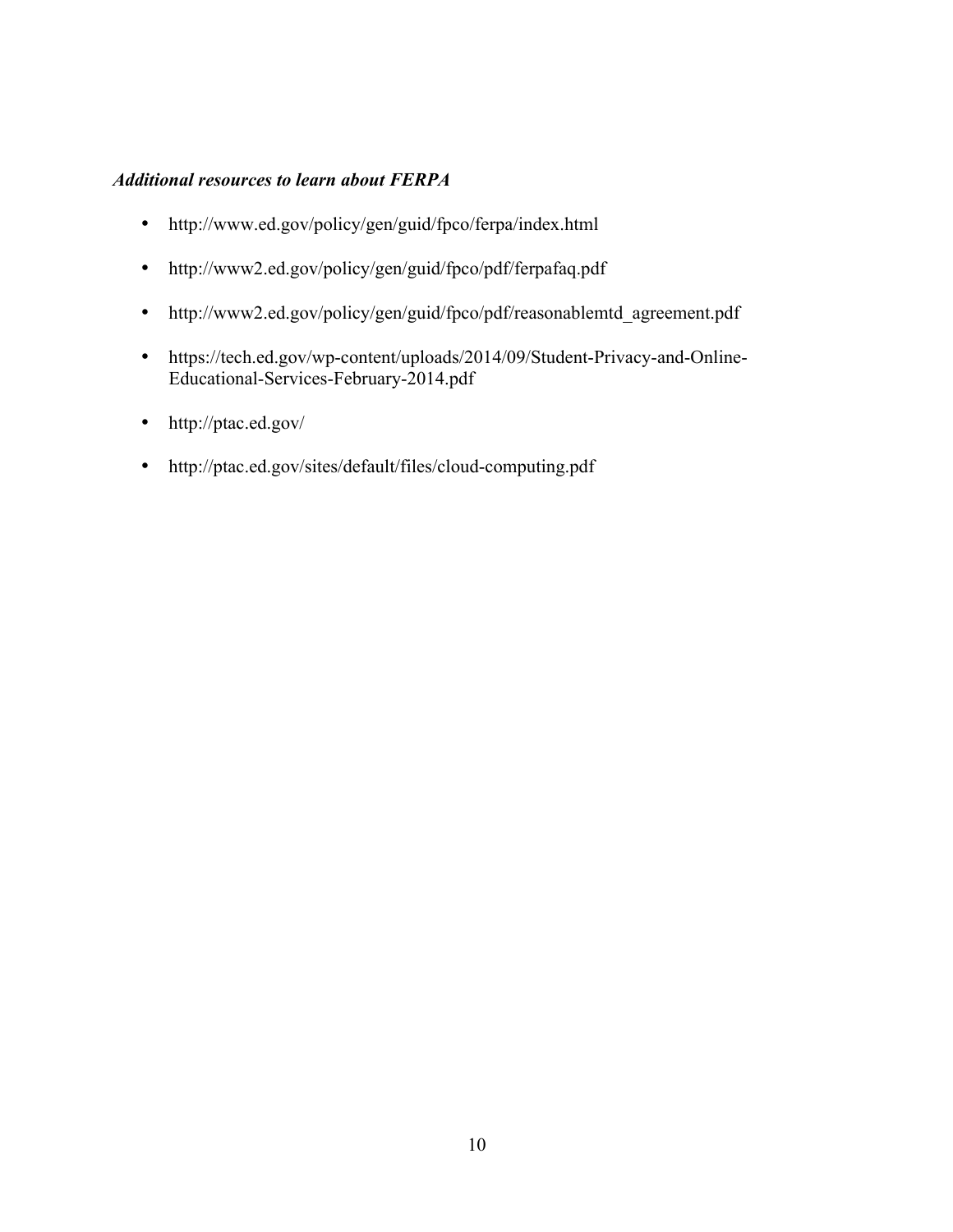## **CHILDREN'S ONLINE PRIVACY PROTECTION ACT**

#### *Overview*

The Children's Online Privacy Protection  $Act^{57}$  and the Children's Online Privacy Protection Rule<sup>58</sup> (collectively, "COPPA") set forth privacy standards and obligations for online service providers that either target children or knowingly collect personal information from children under the age of 13.

#### *Who does COPPA apply to?*

COPPA applies to operators of websites or online services.

#### *Who or what qualifies as an operator?*

An operator is any individual or entity that either:

- operates a commercial website or online service *directed to children* under thirteen years of age that collects personal information from children; or
- operates a *general audience website* and has actual knowledge that it collects personal information from children under thirteen years of age.<sup>59</sup>

#### *How does one determine if a website or online service is directed to children?*

The Federal Trade Commission (FTC) considers a number of factors to determine whether a site or service is "directed to children" including the:<sup>60</sup>

- subject matter;
- visual or audio content;
- age of models;
- language or other characteristics;
- whether advertising promoting or appearing on the site is directed to children;
- empirical evidence regarding audience composition;
- intended audience; and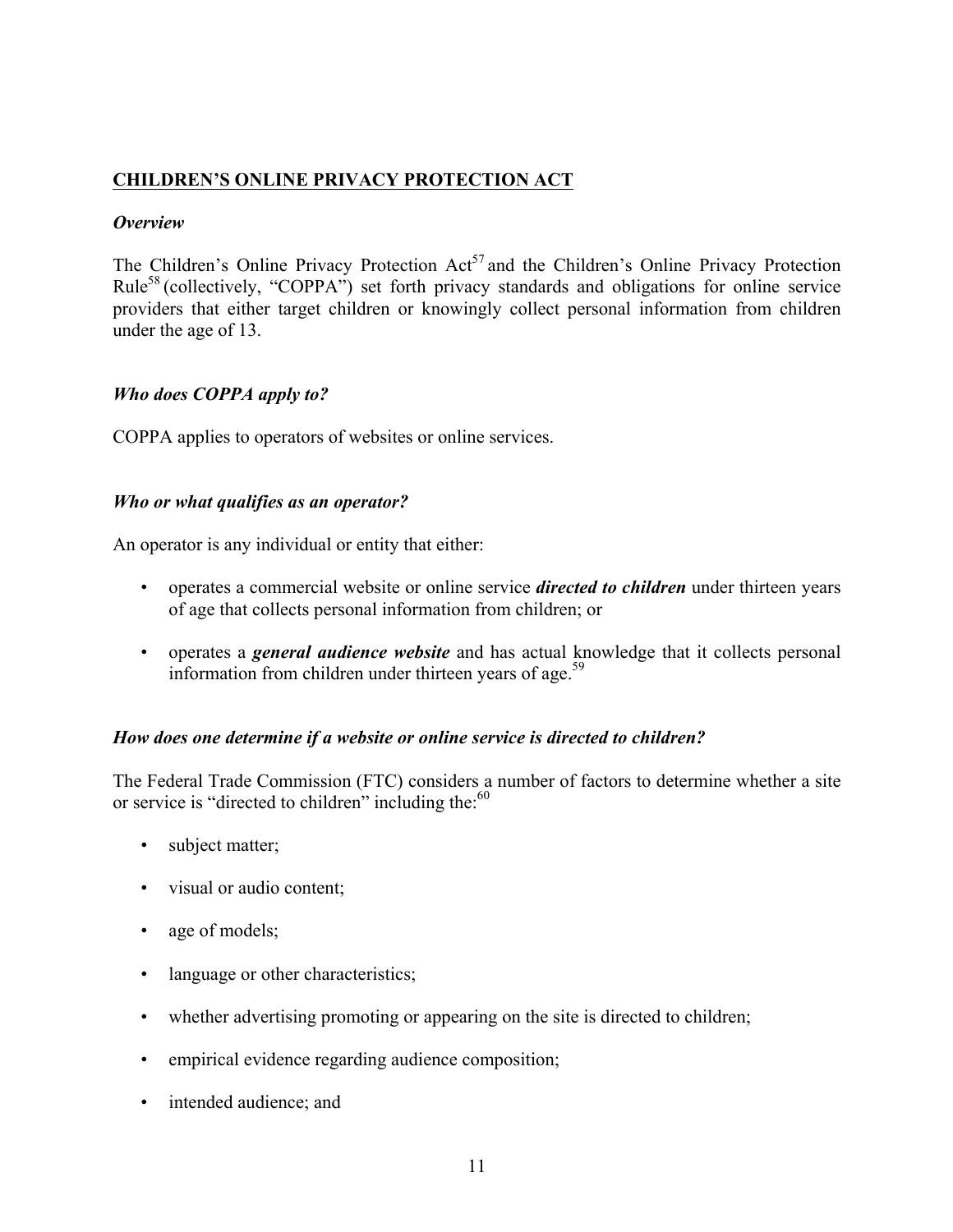• whether a site uses animated characters and/or child-oriented activities and incentives.

#### *Do non-profits or government agencies or institutions have to comply with COPPA?*

An Operator, as defined by COPPA "does not include any nonprofit entity that would otherwise be exempt from coverage under the Federal Trade Commission Act."<sup>61</sup> Section 5 of the Federal Trade Commission Act (the "FTC Act") and accordingly, the FTC's enforcement jurisdiction, only applies to "persons, partnerships, or corporations." $62 \text{ A}$  "corporation" is defined as an entity that "is organized to carry on business for its own profit or that of its members."<sup>63</sup> Therefore, non-profit entities or entities that are not "corporations" (such as government agencies) are generally not subject to the FTC's jurisdiction, and accordingly are not required to comply with  $COPPA$ <sup>64</sup>

According to the FTC, however, non-profit entities that operate websites or services for the profit of their commercial members may be subject to liability under COPPA.<sup>65</sup> Schools generally do not qualify as commercial institutions that are subject to the jurisdiction of the FTC. That said if a school engages in commercial activity (for instance, selling t-shirts online), then that behavior could be subject to oversight by the FTC.

Even if a school is not subject to FTC oversight, schools may engage cloud computing service providers or use IoT connected devices from companies that are likely to be subject to the FTC's jurisdiction. To that end, any time a school engages a cloud computing service provider or employs a new technology for use, it should ensure that the service provider complies with COPPA.

#### *To what types of data does COPPA apply?*

COPPA applies to *any personal information collected from children under the age of 13*. Personal information includes: first and last name; a home or other physical address; an e-mail address; a telephone number; a social security number; photos, videos or audio files that contain a child's image or voice; geolocation information; a persistent identifier that can be used to recognize a user over time and across different websites or services; and any other information that permits the physical or online contacting of a specific individual.<sup>66</sup> Although COPPA protection only applies to children under 13, the FTC encourages operators to protect information collected from teenagers aged 13 and over as well.

#### *Does COPPA apply to information collected from parents?*

While COPPA does not expressly apply to personal information collected from parents about their children, as a best practice, operators should safeguard information obtained from parents in the same way that they would if collected directly from a child. At minimum, operators are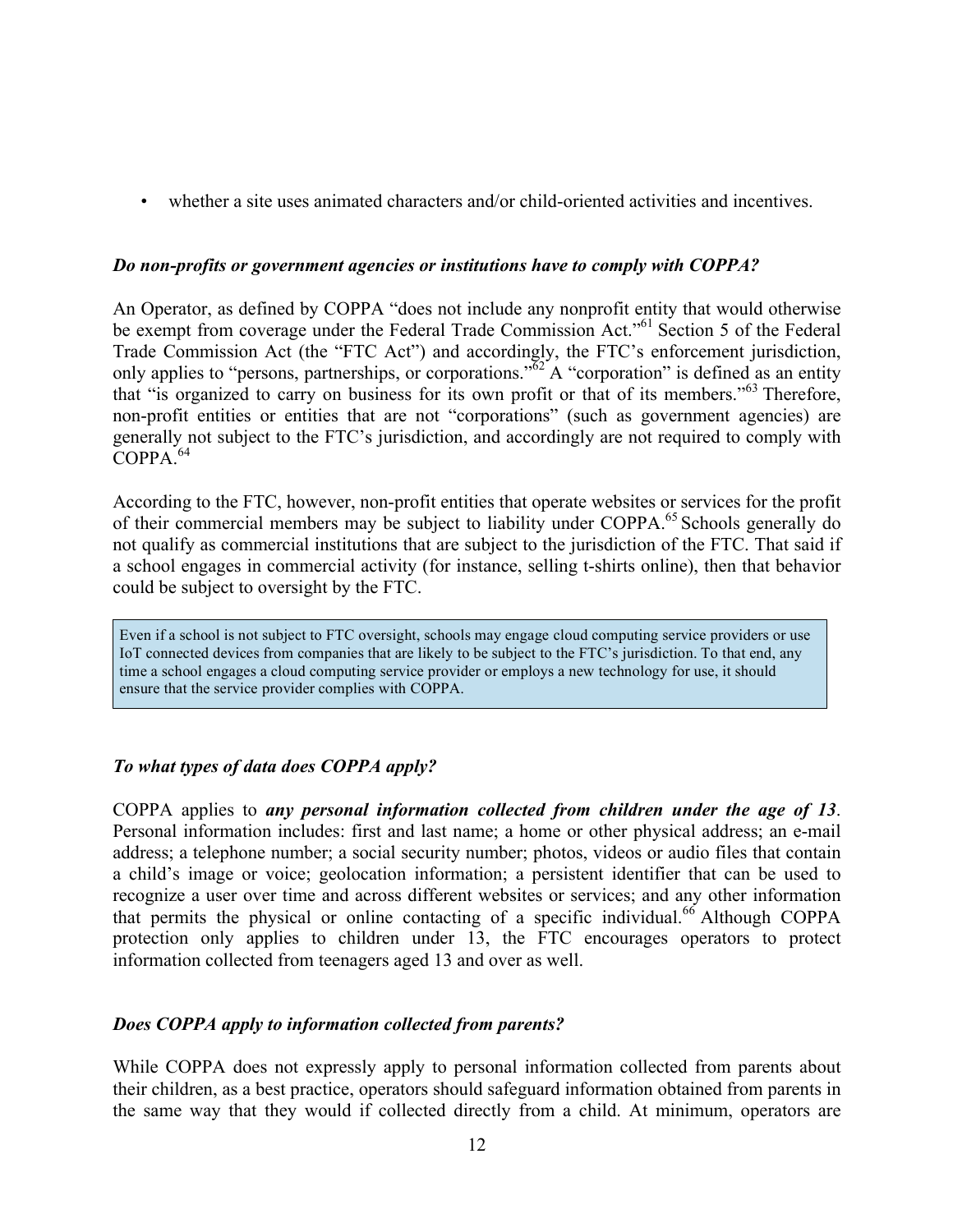expected to maintain the confidentiality of information collected from parents when they provide consents for the release of their child's information or when they review information collected from their child  $67$ 

#### *What does it mean to "collect" data under the statute?*

COPPA applies to both *active and passive data collection*. Active collection occurs when an operator directly solicits information from children or enables children to make their personal information available through chat rooms and message boards. <sup>68</sup> Passive data collection involves the tracking or use of "any identifying code linked to an individual, such as a cookie," as well

Active data collection in the networked services context could refer to email providers or online resources that solicit personal information from students.

Passive data collection may be especially relevant to IoT devices that rely on sensors to consistently track a user's behavior. For example, with the growing popularity of wearable fitness trackers, schools may implement these devices in physical education classes. While in use, the devices are continuously tracking and recording data about its user, in this case, a student.

as any other "identifiers" that can be used to identify, contact, or locate a child over time and across different websites or online services.<sup>69</sup>

#### *What are website operators' obligations under COPPA?*

#### **1. Provide notice to parents**

An operator must make "reasonable efforts" to ensure that parents receive *notice* of a *website or online service's collection, use, and disclosure* of their child's personal information.<sup>70</sup>

The content of the parental notice must include all of the content that COPPA requires an operator to disclose in his privacy policy. Additionally, it must state: $71$ 

- that the operator wishes to collect information from a particular child;
- the type of information an operator wishes to collect;
- the purpose of information collection; and
- the means by which parents can provide and revoke consent, where verifiable parental consent is required.<sup>72</sup>

#### **2. Obtain parental consent**

An operator must obtain verifiable parental consent *prior* to *collecting, using, or disclosing any child's personal information*. An operator must also obtain verifiable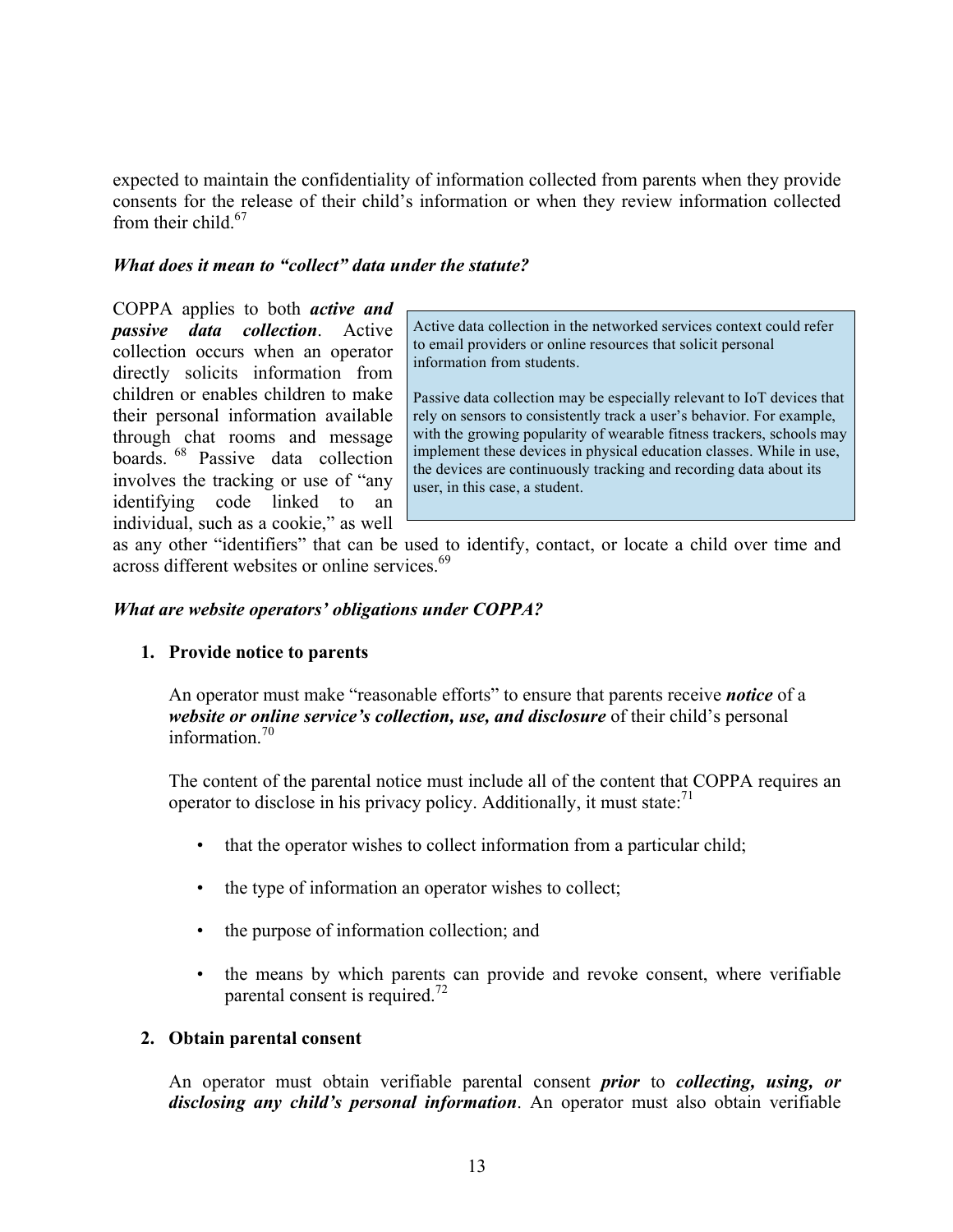parental consent any time its collection, use, or disclosure practices "materially change," even if the operator has already obtained consent from the parent.<sup>73</sup> For instance, if an operator has obtained parental consent to share a child's personal information to third parties for a particular purpose, and that purpose changes, then the operator must obtain a new consent to use or share the information for the new purpose.

#### *When is prior parental consent not required?*

An operator can collect a child's name or online contact information prior to obtaining parental consent where he or she collects such information:  $74$ 

- solely to provide direct notice and obtain parental consent;
- to respond to a child's specific request on a one-time basis;<sup>75</sup>
- to send the child periodic communications, including online newsletters, site updates, or password reminders;<sup>76</sup>
- as reasonably necessary to protect the safety of a child participant on the website; or
- to protect the website's integrity, take precautions against liability, respond to judicial process, or respond to an agency's request for a matter related to public safety.<sup>77</sup>

#### *How can an operator obtain parental consent?*

Any method of obtaining verifiable parental consent must be "reasonably calculated, in light of available technology," to ensure that the consent is being given by a child's parent.78 For example:

- For *solely internal* uses of personal information (not disclosed to third parties and not publicly available), the FTC recommends that operators seek parental consent through an e-mail from a parent, followed by sending a confirmatory consent via postal mail, facsimile, or telephone call. In the event of a "reasonable time delay," an operator can send another email to verify that the parent has given consent.<sup>79</sup>
- If personal information is *publicly disclosed* (such as via chat rooms or message boards) or disclosed to third parties, the FTC recommends obtaining parental consent in a variety of ways that attempt to verify the parent's identity, such as:
	- o providing a consent form for parents to sign and send back via mail, fax, or electronically;
	- o requiring a parent to use a credit card in a secured transaction;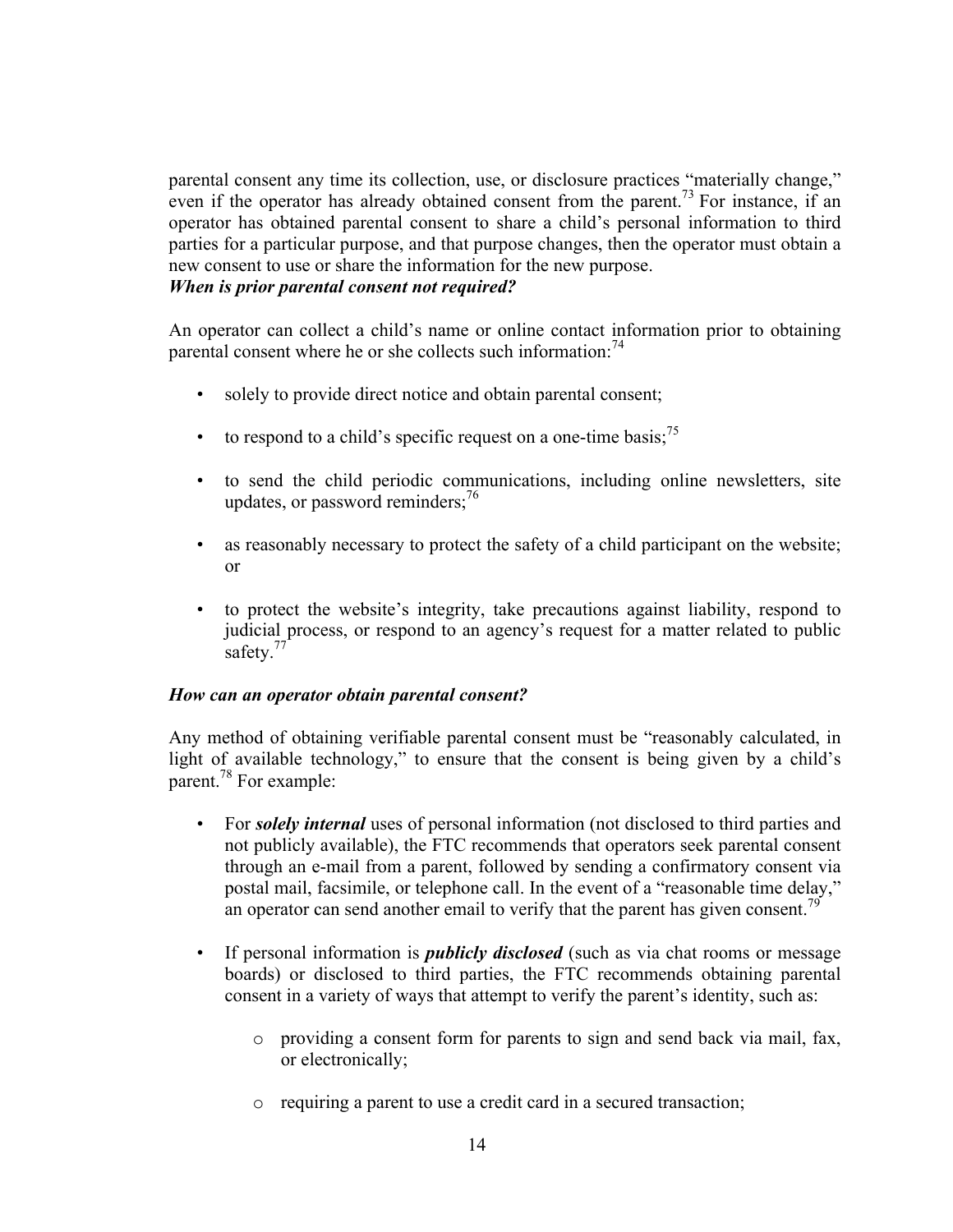- o maintaining a toll-free telephone number staffed by trained professionals where parents can call in their consent;
- o an email with a digital signature;
- o an email with a PIN or password obtained through one of the prior methods; or
- $\circ$  using government-issued identification, such as a driver's license.<sup>80</sup>

#### *Can a school consent on behalf of parents?*

Schools may consent on parents' behalf when the collection, use, or disclosure of personal information from students is *conducted solely for the school's benefit.*<sup>81</sup> This means that a school may consent on behalf of parents, so long as the operator only uses the information on behalf of the school pursuant to the agreement between the school and the operator.<sup>82</sup> An operator must obtain consent directly from the parents if it wants to use the data collected from the school for its own commercial purposes.  $83$ 

#### *How can an operator obtain consent from schools?*

When obtaining consent from educational institutions, operators must comply with all notices required under COPPA, and must provide to the school "full notice of its collection, use, and disclosure practices."<sup>84</sup> Upon the school's request, an operator must furnish a description of the personal data collected, give the school an opportunity to review and delete the personal information, and prevent any additional collection or use of the personal information.<sup>85</sup> Further, in order for the consent to be valid, the operator must employ "*reasonably calculated*" methods to ensure consent is obtained from the school and not children.<sup>86</sup>

In addition to the consent requirements, the FTC recommends that school districts or schools, not individual teachers, should predetermine which operators have appropriate information practices before using a service. <sup>87</sup> Schools should also make operator's notices about the information practices available to parents.<sup>88</sup> Schools – or schools districts – may wish to notify parents of all the operators who have been approved for use.

#### **3. Disclosure to third parties**

Operators must take reasonable steps to ensure that a child's personal information is disclosed only to those third parties who will maintain the confidentiality, security and integrity of the information.<sup>89</sup> To that end, operators should conduct due diligence on any third parties they plan to share information with, and should only share a child's personal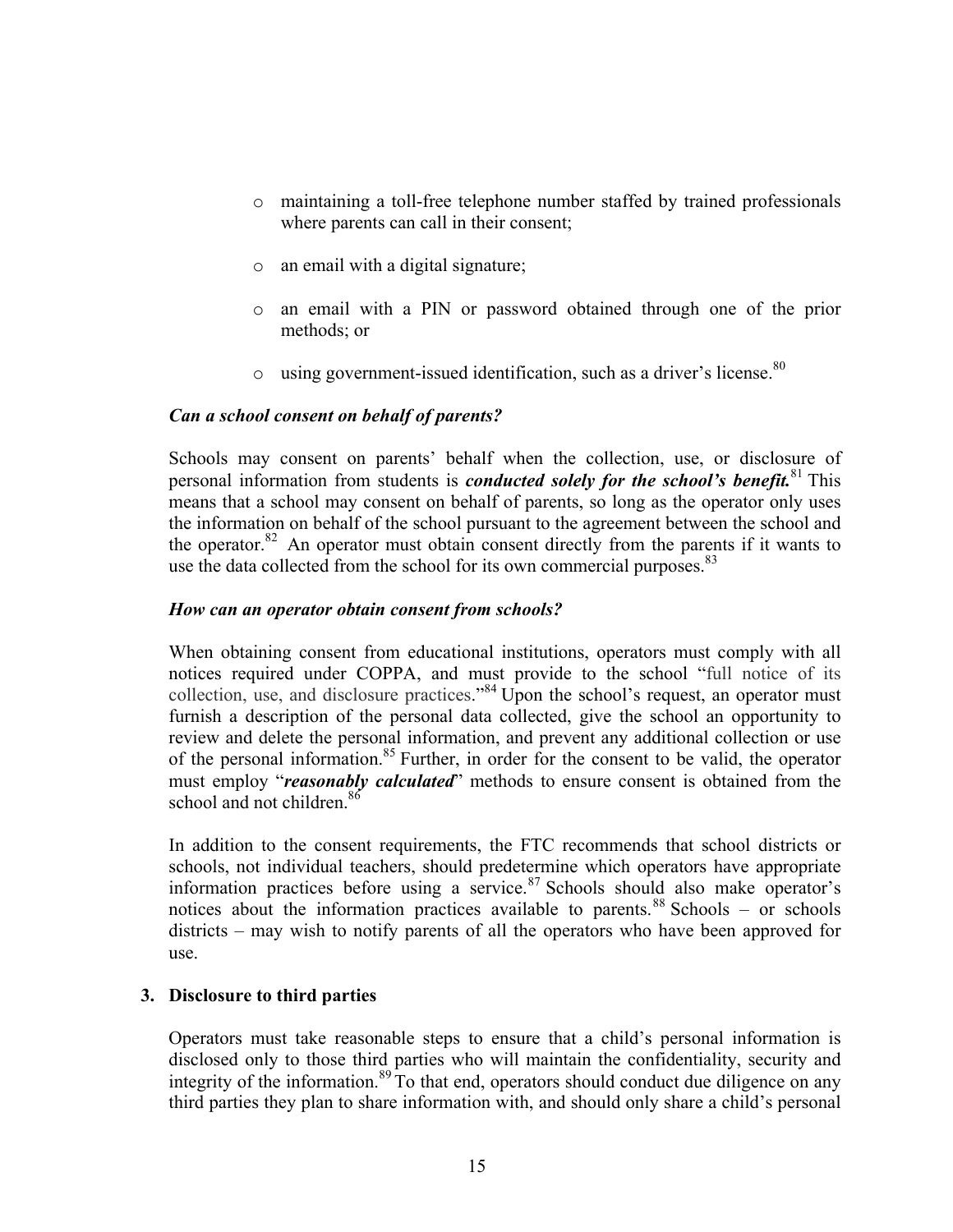information with trusted parties that are contractually bound to maintain the "confidentiality, security, and integrity" of such information.<sup>90</sup>

However, an operator *may* disclose information collected from children without parental consent to corporate affiliates who: (1) solely provide internal support for the website or service; (2) are required to keep the information confidential and are restricted from using the information for any other purpose, and (3) play no role in collecting, maintaining, or using the personal information collected from children through the service.<sup>91</sup>

If a website operator wants to share a child's personal information with an affiliate for *any other reason,* the operator must notify parents of its intention to do so both in its direct notice to parents and in its privacy policy. The direct notice must state whether the affiliate will be bound by the operator's privacy policy and give parents the chance to opt out of the such a disclosure.  $92$ 

#### **4. Maintain a privacy policy**

Operators must maintain a privacy policy that is clear, easy to understand, complete, and does not contain extraneous information. The content of the privacy policy must include:93

- the names of *all operators* that collect or maintain personal information from children;
- the types of personal information collected and whether collection is active or passive;
- uses, or potential uses, of the information;
- disclosures and uses by third parties;

The content of the privacy policy must also state: $94$ 

- that parents may give limited consents to the collection and use of their child's personal information without consenting to its disclosure to third parties;
- that an operator cannot condition a child's participation in an activity on his disclosure of more information than is "reasonably necessary"; and
- that a parent may review his or her child's personal information, request its deletion, and refuse to consent to further data collection.

Operators must provide *effective notice of their privacy policies on their websites*. The link to the privacy policy must be clearly labeled and placed in a clear and prominent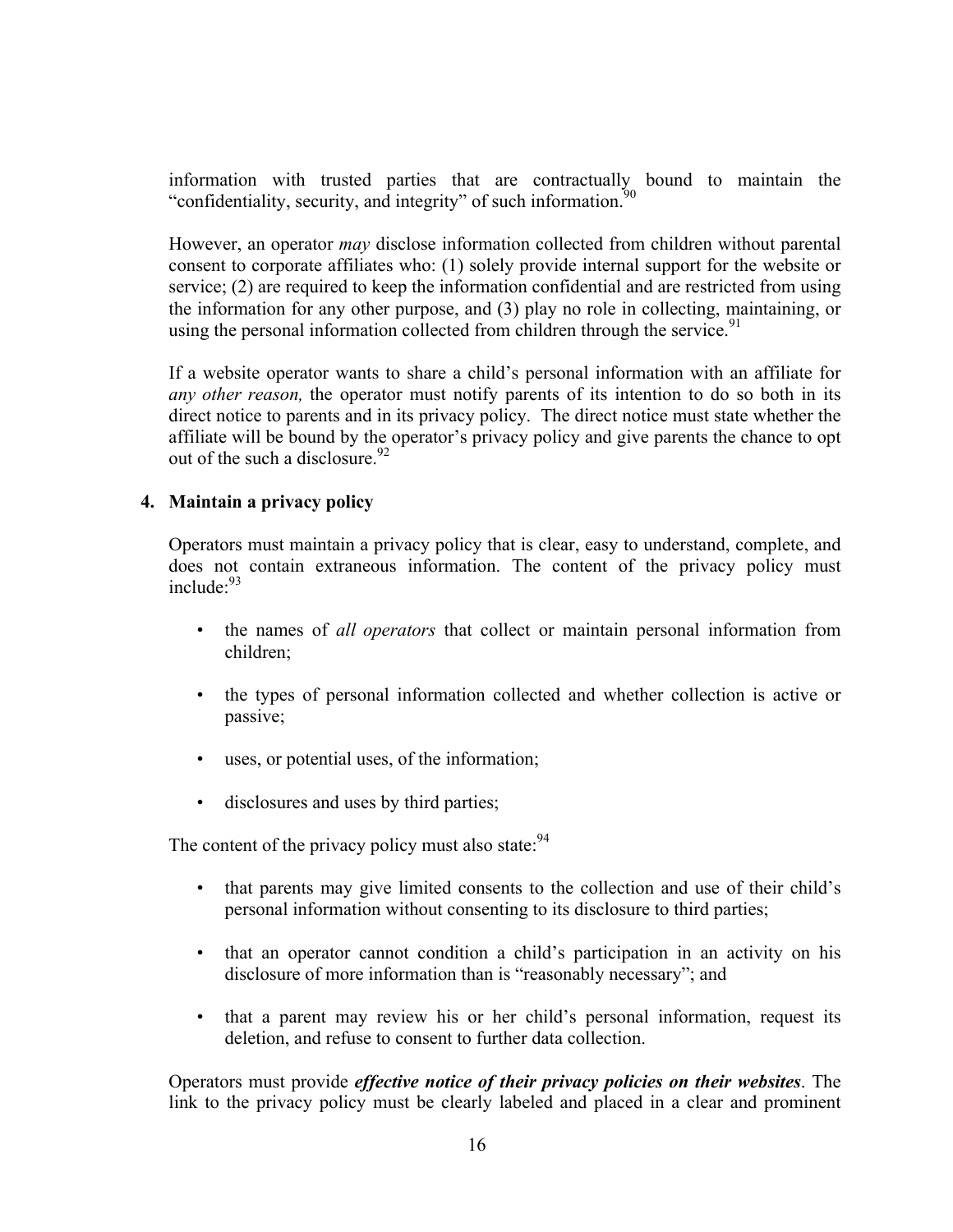manner both on the home page and any other area where children provide, or are asked to provide, personal information.<sup>95</sup> General audience websites must contain a link to the privacy policy on the homepage of the children's area of its website.<sup>96</sup> The FTC suggests using a larger font size, different color, or a contrasting background for emphasis.<sup>97</sup>

#### **5. Retention and disposal of personal information**

COPPA requires operators to retain a child's personal information "for only as long as is reasonably necessary" and to protect against intrusions even when disposing of the information.<sup>98</sup> This allows operators to determine their own data retention and deletion capabilities, without the FTC dictating certain timeframes or destruction policies.

#### *Does COPPA offer any safe harbors against liability?*

In lieu of complying with COPPA's requirements, operators may submit a self-regulatory program to the FTC for approval.<sup>99</sup> If approved, the operator is offered a "safe harbor" from complying with COPPA's requirements so long as the operator complies with the self-regulatory program approved by the FTC.<sup>100</sup> For information about applying for FTC approval of a safe harbor program, see C.F.R. Section 312.11, business.ftc.gov/privacy-and-security/children'sprivacy, or email CoppaHotLine@ftc.gov.<sup>101</sup>

#### *Additional resources to learn about COPPA*

- https://www.law.cornell.edu/uscode/text/15/chapter-91
- http://www.ftc.gov/ogc/coppa1.htm
- http://www.ftc.gov/os/fedreg/2013/01/130117coppa.pdf
- https://www.ftc.gov/tips-advice/business-center/guidance/complying-coppa-frequentlyasked-questions#Schools
- http://www.ftc.gov/opa/2013/07/coppa.shtm
- http://business.ftc.gov/blog/2012/12/ftcs-revised-coppa-rule-five-need-know-changesyour-business
- http://business.ftc.gov/documents/bus84-childrens-online-privacy-protection-rule-sixstep-compliance-plan-your-business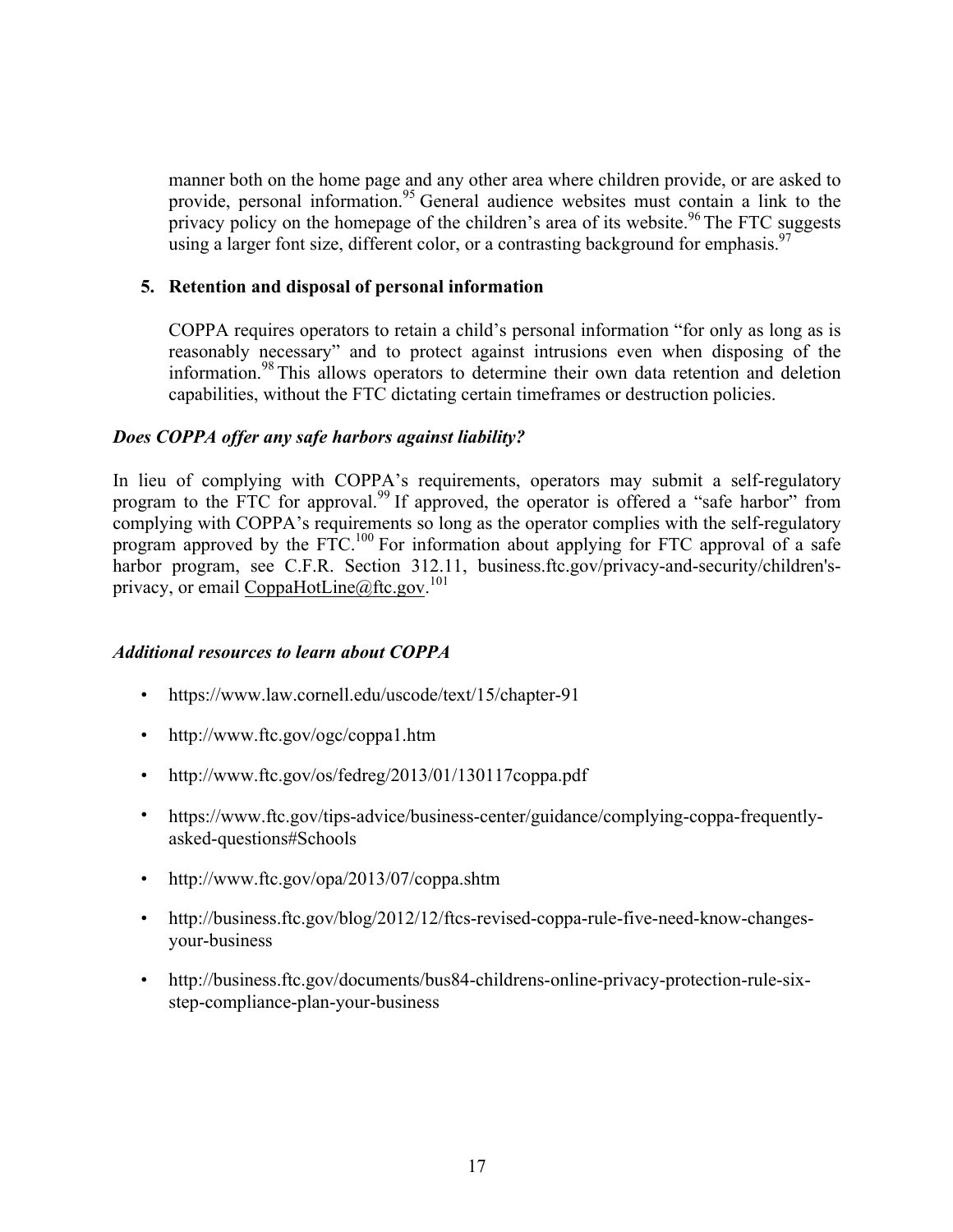## **PROTECTION OF PUPIL RIGHTS AMENDMENT**

#### *Overview*

The Protection of Pupil Rights Amendment (PPRA)<sup>102</sup> was originally enacted in 1978, granting parents of minors and eligible students certain rights regarding surveys, analyses, or evaluations administered through any program funded by the  $\text{DOE}^{\text{103}}$  Specifically, the original statute allows parents and eligible students to both: (1) inspect any materials "used in connection with any survey, analysis, or evaluation" as part of any program funded by the  $DOE<sub>104</sub>$  and (2) opt out of any survey, analysis or evaluation that involves any of the following information:

- political affiliations or beliefs of the student or the student's parent;
- mental or psychological problems of the student or the student's family;
- sex behavior or attitude;
- illegal, anti-social, self-incriminating, or demeaning behavior;
- critical appraisals of other individuals with whom respondents have close family relationships;
- legally recognized privileged or analogous relationships (e.g. lawyers, doctors and clergy);
- religious practices, affiliations, or beliefs of the student or student's parent; or
- income.<sup>105</sup>

In 2001, the PPRA was expanded as part of the No Child Left Behind Act.<sup>106</sup> This amendment imposes additional obligations on K-12 institutions to implement certain policies regarding surveys conducted on students. Specifically, K-12 institutions must notify parents and eligible students of certain activities, and allow parents and eligible students to opt out of certain activities. Most relevant with respect to networked services, the PPRA imposes obligations on activities that involve collecting, disclosing, or using students' personal information for marketing or sales purposes. Rights granted under PPRA transfer to the student once the student is 18 years old or is an emancipated minor.<sup>107</sup>

# *Who does the PPRA apply to?*

Generally, the PPRA applies to the "programs and activities of [a State Education Agency, Local Education Agency], or other recipient of funds under any program funded by the U.S. Department of Education." <sup>108</sup> The portion of PPRA that was added as part of No Child Left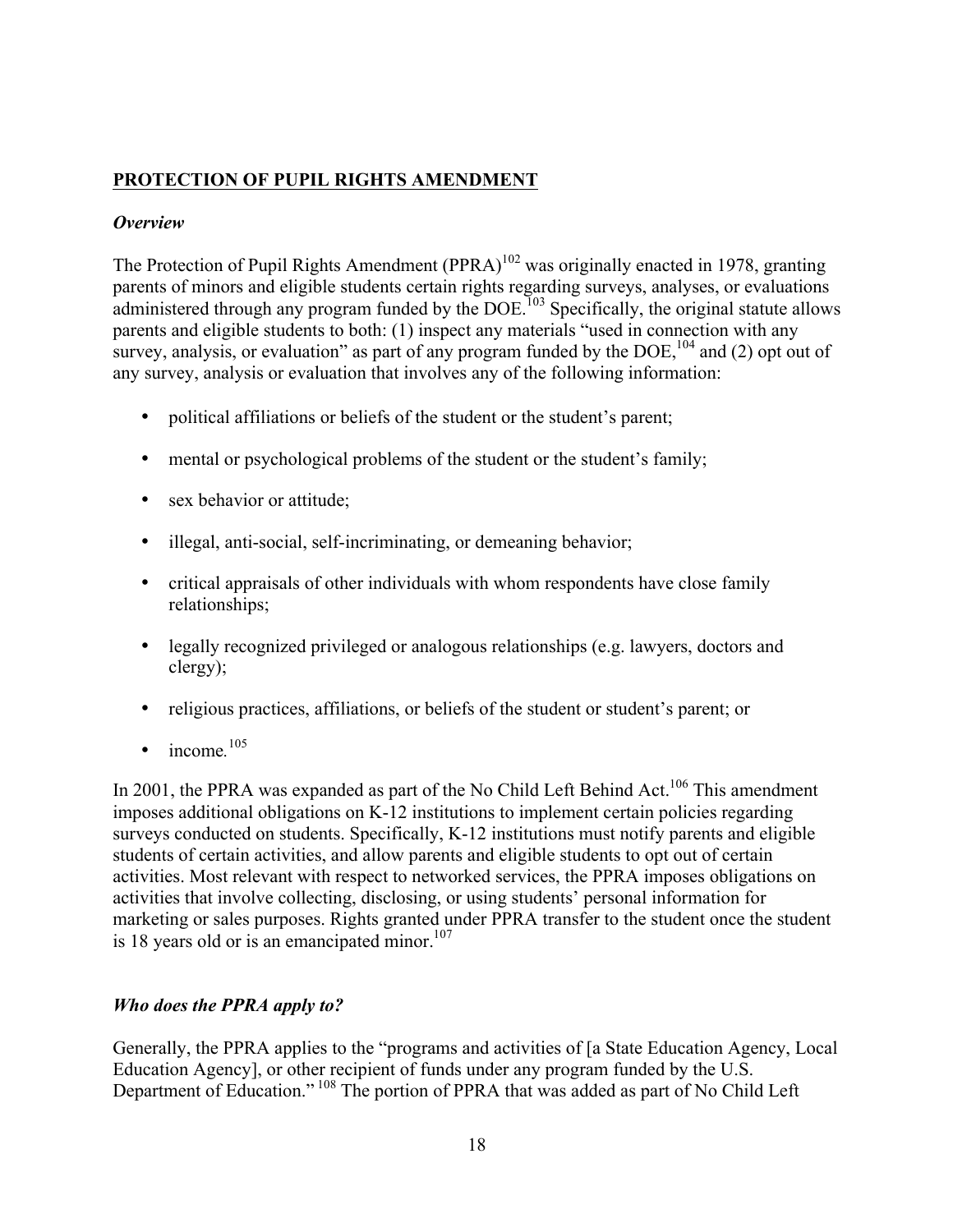Behind (subsection (c) of the statute) is limited to Local Education Agencies (LEAs), which the statute defines as "an elementary school, secondary school, school district, or local board of education ... but does not include a postsecondary institution."<sup>109</sup>

#### *What additional obligations does PPRA impose on LEAs?*

#### **1. Develop policies:**

LEAs must work with parents to develop policies regarding: $110$ 

• Parents' right to request and inspect any third party survey before it is administered or distributed to students, including arrangements to protect student privacy if the survey concerns the type of information described in the PPRA overview above.<sup>111</sup>

Schools may choose to administer a survey of their student body using a third-party survey tool or platform. If these surveys examine any of the protected categories of information, schools must ensure that the platform is sufficiently secure to protect the information collected through the platform.

- Parents' right to request and inspect "any instructional material used as part of the educational curriculum for students," as well as procedures for granting such a request;
- Students' personal information that is collected, disclosed, or used for the purpose of marketing or selling the information, except when such personal information is collected for the "exclusive purpose of developing, evaluating, or providing educational products or services<sup> $n_{112}$ </sup> for students or schools, including the following circumstances:113
	- o college or military recruitment;
	- o programs providing access to low-cost literary products, including book clubs and magazines;
	- o curriculum and instructional materials;
	- o tests and assessments used to "provide cognitive, evaluative, diagnostic, clinical, aptitude, or achievement information about students," and the "subsequent analysis and public release of the aggregate data from such tests and assessments;"
	- o students' sales of products or services to raise funds for school-related activities; and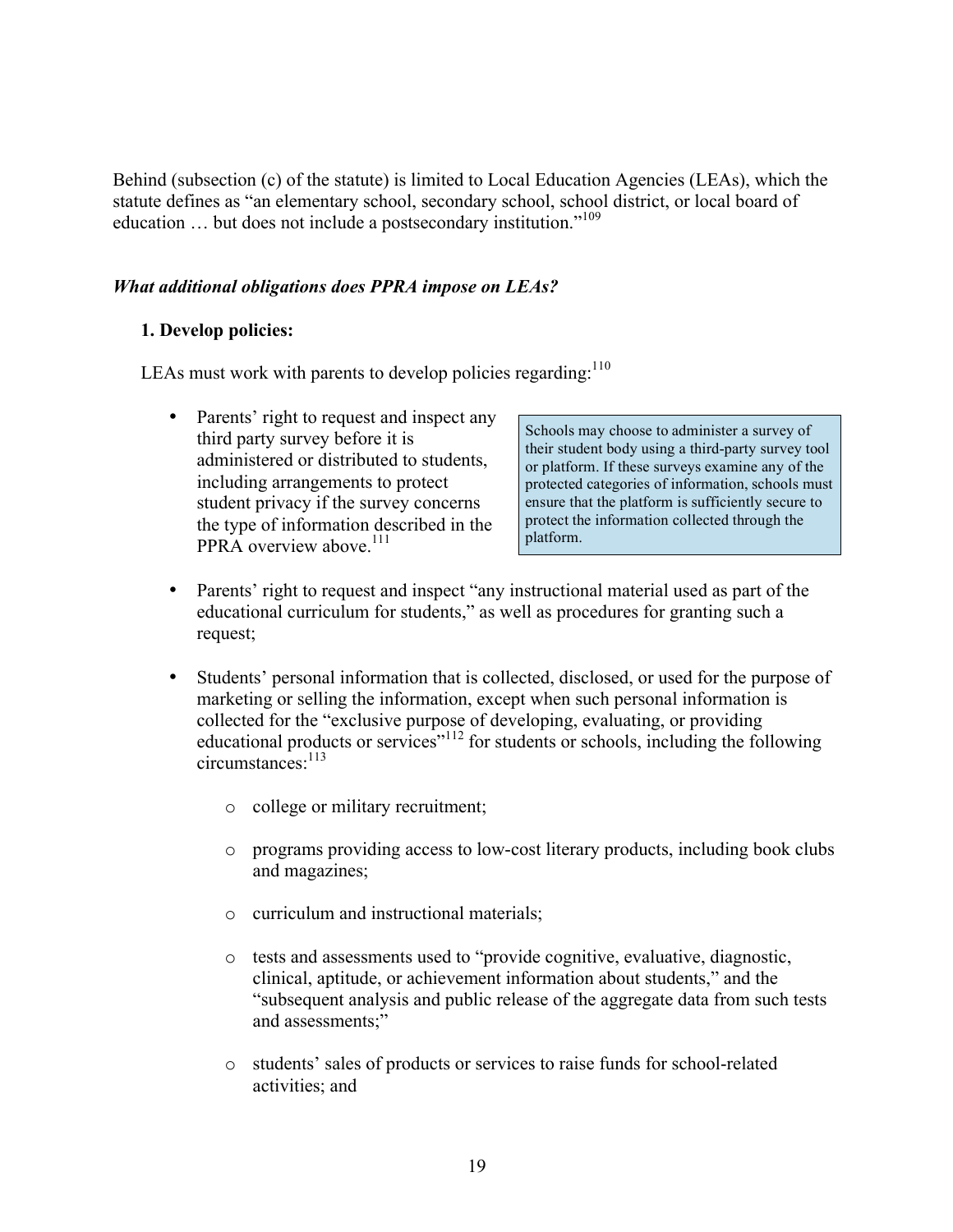- o programs for student recognition.
- The administration of physical examinations or screenings that the LEA may administer to a student;
- Parents' right to request and inspect any instrument used in obtaining information that is collected, disclosed, or used for the purpose of marketing or selling the information, as well as procedures for granting such a request.

#### **2. Notify parents and eligible students of policies**

LEAs must, at a minimum, directly notify parents of the policies described above on an annual basis at the beginning of the school year and within a reasonable time period after any substantive policy changes are made.<sup>114</sup> In addition, LEAs must notify parents when any specific activities are scheduled or expected to be scheduled, and should include approximate dates.<sup>115</sup> Specifically, LEAs must notify parents of any of the following events:

- Any survey involving the protected categories of information;
- Any activities that involve collecting, disclosing, or using students' personal information "for the purpose of marketing or for selling that information (or otherwise providing that information to others for that purpose)."<sup>116</sup>
- Any nonemergency, invasive physical examination or screening that is administered and required by the school, and not necessary to protect the immediate health and safety of the students.

#### **3. Provide parents and eligible students the opportunity to opt-out of certain activities**

In addition to the general requirement under the PPRA to allow parents and eligible students to opt-out of any surveys involving the eight categories of sensitive information defined in the statute, LEAs must offer parents an opportunity to opt-out from having their child participate in any activity involving the collection, disclosure or use of students' personal information for the purpose of marketing or selling the information "(or otherwise providing that information to others for that purpose)."<sup>117</sup>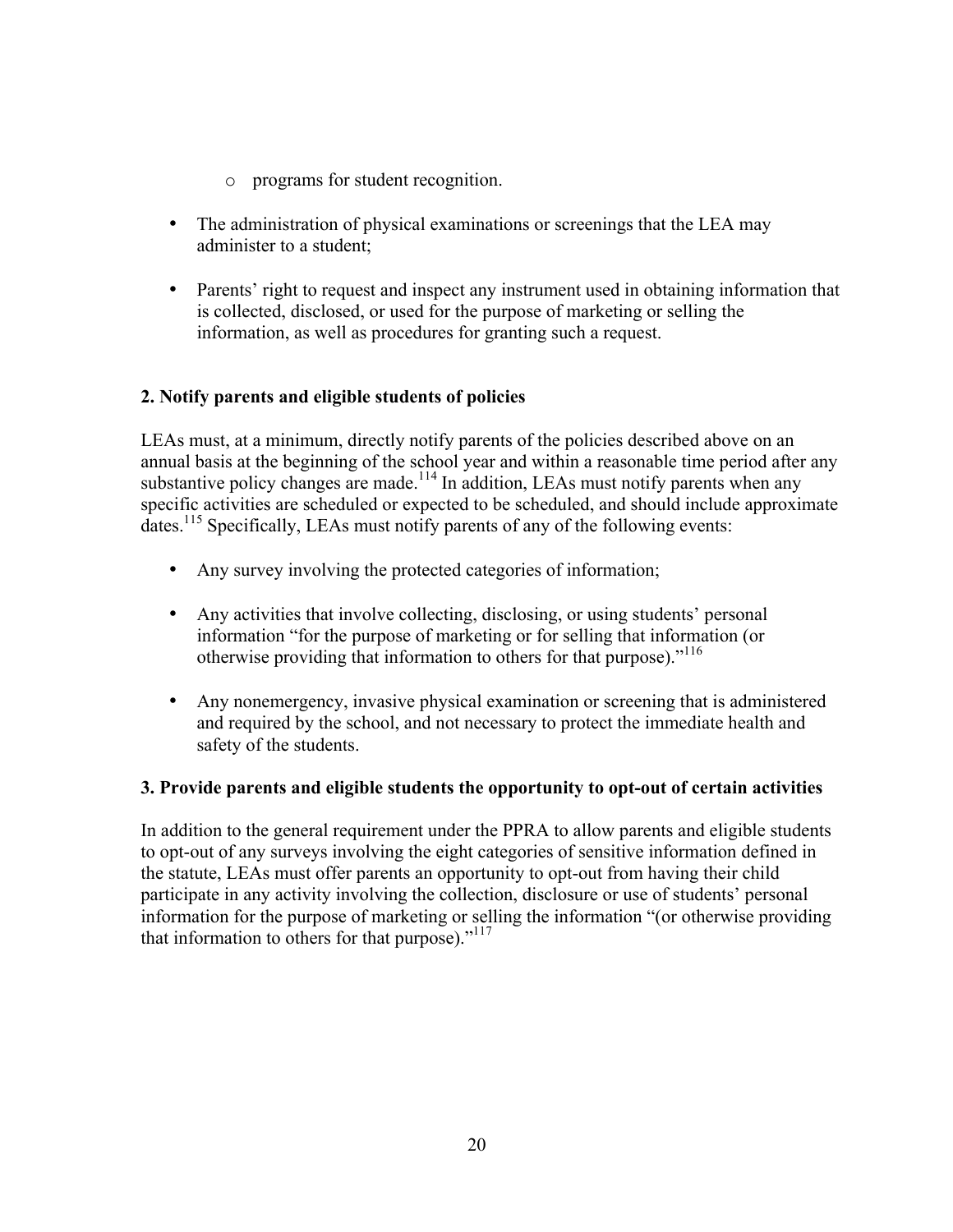At first glance, PPRA may not seem to relate to schools' use of networked services. However, because PPRA concerns arise when personal information is collected directly from students, there may be instances where students using online education tools may divulge information that implicates PPRA. For example, PPRA requires LEAs to notify and allow parents to opt-out of any activities that involve collecting, disclosing, or using students' personal information for marketing or sales purposes. If LEAs are contracting with cloud computing providers for services that may lead to the marketing or sale of student information, then the school must give parents the opportunity to opt-out from having their children participate in the activity. For instance, PPRA would prohibit a school from using an email service provider that uses a student's personal information to provide targeted ads to that student, unless proper notification and opportunity for opt-out were provided.

#### *Additional resources to learn about PPRA*

- https://www.law.cornell.edu/uscode/text/20/1232h
- https://www.law.cornell.edu/cfr/text/34/98.1
- http://www2.ed.gov/policy/gen/guid/fpco/ppra/index.html
- http://www2.ed.gov/policy/gen/guid/fpco/hottopics/ht04-10-02.html
- http://familypolicy.ed.gov/ppra?src=fpco
- https://tech.ed.gov/wp-content/uploads/2014/09/Student-Privacy-and-Online-Educational-Services-February-2014.pdf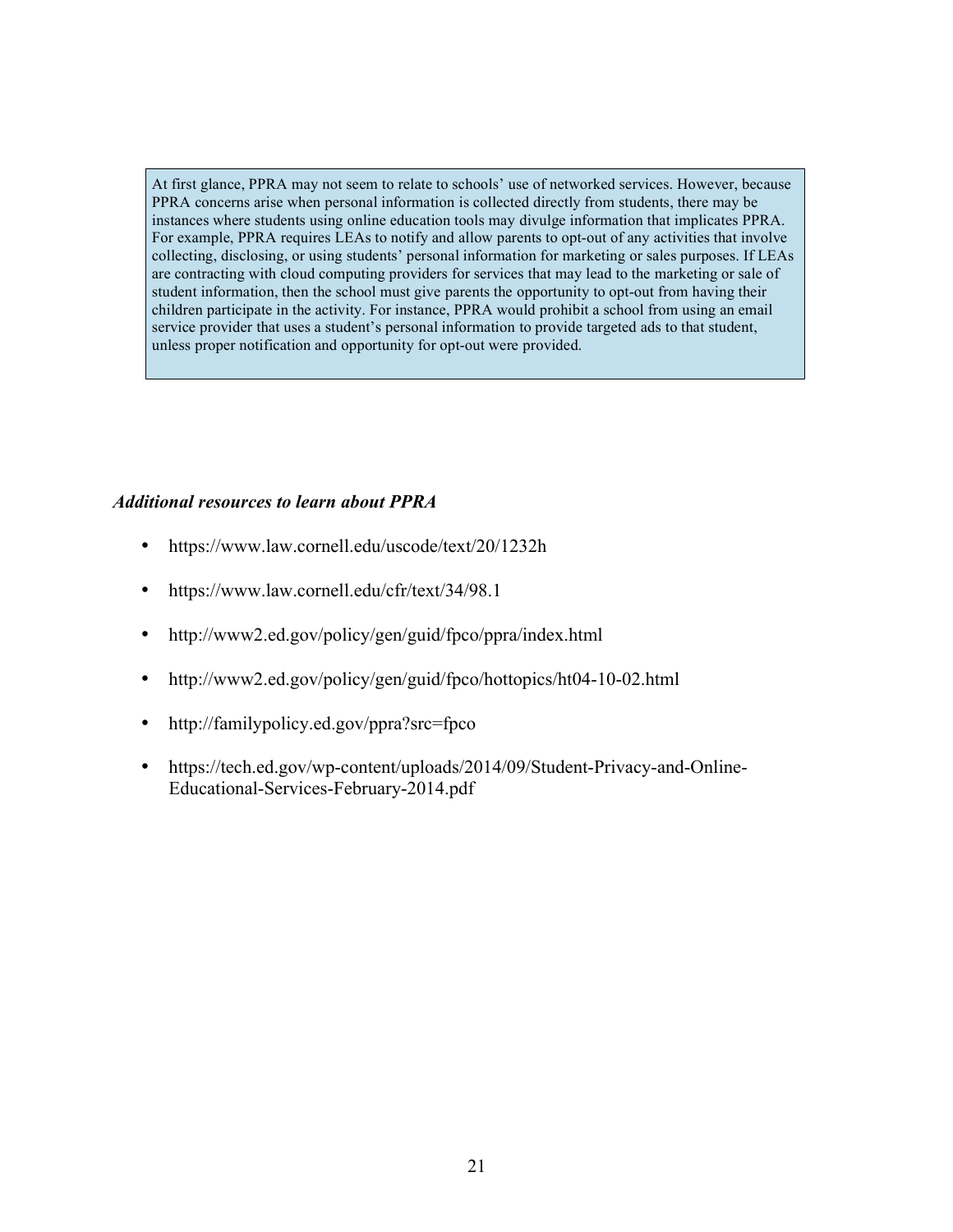#### **DEFINITIONS**

**Personally Identifiable Information (PII):** Includes a student's name, a family member's name, address, personal identifiers (e.g. social security number, student number), indirect identifiers (e.g. date of birth or place of birth), and other information that a "reasonable person in the school community" could use to identify the student.

#### **Education Records:**

Materials maintained by an educational agency or "by a person acting for such an agency or institution," and "contain information directly related to a student."

#### **Directory Information:**

Information including a "name, address, telephone listing, date and place of birth, major field of study, weight and height . . . dates of attendance, degrees and awards received" most recently attended school, and participation in sports or activities. Excludes social security numbers.

#### **De-Identified Data:** Data is

de-identified when the school has removed all PII and there is "a reasonable determination that a student's identity is not personally identifiable"

**Personal information**: Individually identifiable information, including a student or parent's name, home address, telephone number or a Social Security number.

#### **Instructional material**:

Instructional content provided to a student, including "printed or representational materials, audio-visual materials, and materials in electronic or digital formats." Excludes academic tests or assessments.

**Invasive physical examination:** Any medical examination involving the "exposure of private body parts, or any act during such examination that includes incision, insertion, or injection into the body." Excludes a hearing, vision, or scoliosis screening.

#### **Local educational agency**

**(LEA)**: An elementary or secondary school, school district, or local board of education that receives funds from an applicable program. Excludes postsecondary institutions.

#### **FERPA PPRA COPPA**

#### **Personal Information:**

Includes a first and last name, home address, email address, telephone number, or social security number, a persistent identifier "used to recognize a user over time and across different Web sites," photo, video, audio files containing a child's voice or image, geolocation information, and "any other information that permits physical or online contact of a specific individual"

#### **Disclosure:**

With regard to personal information, the release of identifiable personal information from a child, with the exception of providing the information to someone for internal support of the website. Making personal information publicly available and identifiable through a website's home page, pen pal service, email service, message board, or chat room.

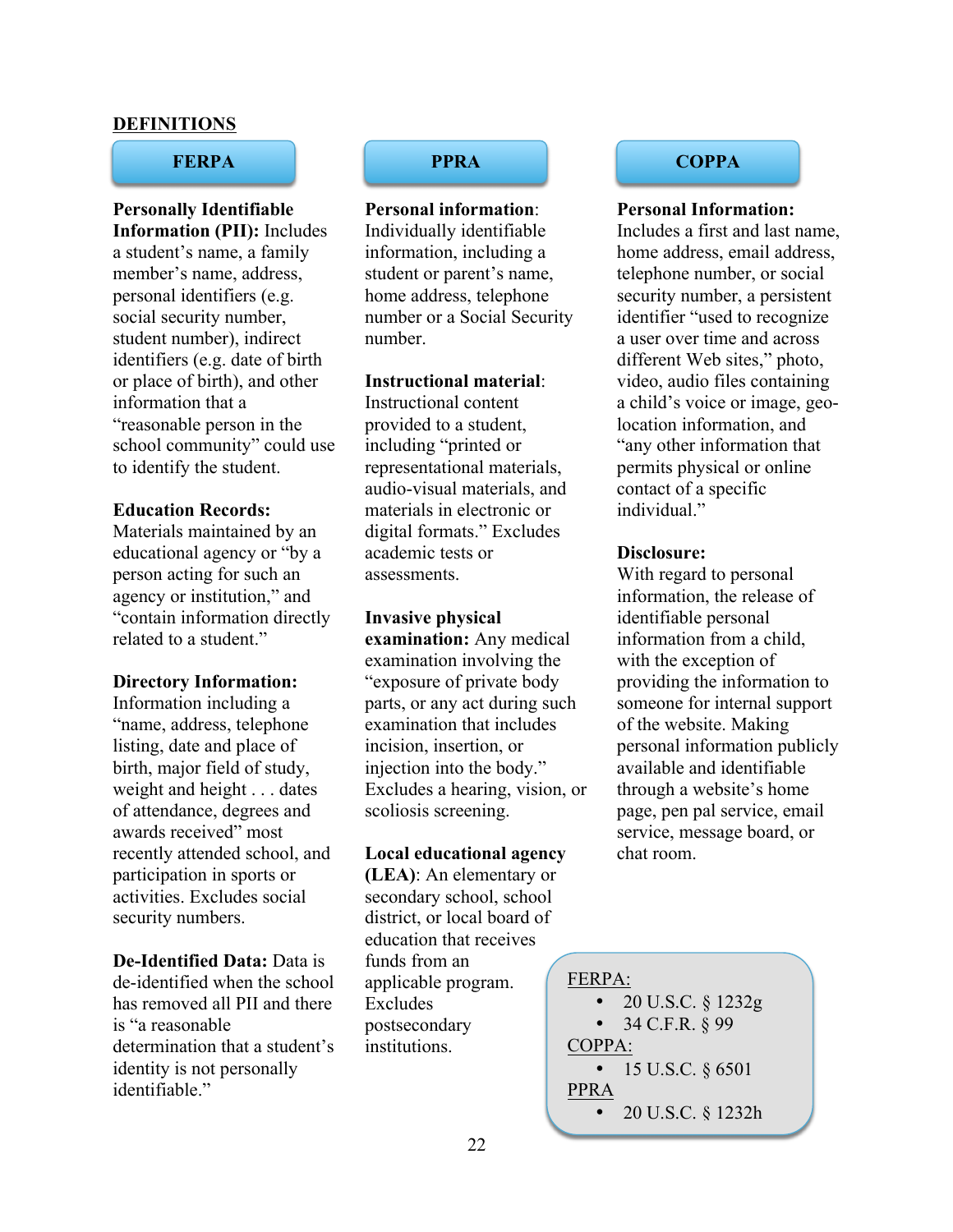- 
- 

postsecondary education, the permission or consent required of and the rights accorded to the parents of the student shall thereafter only be required of and accorded to the student"); see also  $34 \overline{C}$ .F.R. § 99.5 ("What are the rights of students?"); Frequently Asked Questions, U.S. DEP'T OF EDU., http://www2.ed.gov/policy/gen/guid/fpco/faq.html (last visited Jun. 8, 2016)

- 
- 
- 
- 
- 
- 
- 
- 
- 
- 
- 
- 
- 
- 
- 
- 
- 

<sup>&</sup>lt;sup>1</sup> The Family Educational Rights and Privacy Act (FERPA), Pub. L. No. 93-380 (1974), codified at 20 U.S.C. § 1232g. The <sup>2</sup> 20 U.S.C. § 1232g (2012); <u>see also Gonzaga Univ. v. Doe</u>, 536 U.S. 273, 276 (2002).<br><sup>3</sup> 34 C.F.

http://www2.ed.gov/policy/gen/guid/fpco/ferpa/index.html (last visited Jun. 8, 2016).<br>
<sup>4</sup> 34 C.F.R § 99.1(c)(1) (2016).<br>
<sup>5</sup> <u>Id</u>. § 99.1(c)(2).<br>
<sup>6</sup> <u>Id</u>. § 99.1.<br>
<sup>7</sup> 20 U.S.C. § 1232g(a)(4)(A) (2012).<br>
<sup>8</sup> Questions a

education-records.pdf (last visited Jun. 8, 2016).<br>
<sup>9</sup> <u>See Owasso Independent School District v. Falvo</u>, 534 U.S. 426, 433 (2002).<br>
<sup>10</sup> <u>Id.</u> at 433–34.<br>
<sup>11</sup> <u>Id.</u><br>
<sup>12</sup> 34 C.F.R. § 99.3("Education records")(b)(1) (20 http://www.registrar.psu.edu/confidentiality/FERPA\_faq.cfm (last visited Jun. 8, 2016) [hereinafter <u>PSU FAQs]</u>.<br><sup>13</sup> 34 C.F.R. § 99.3("Education records")(b)(1) (2016).<br><sup>14</sup> <u>Id.</u> § 99.3("Education records")(b)(2).<br><sup>15</sup>

<sup>[</sup>hereinafter FERPA FAQs].<br>  $^{21}$  ld, § 1232g(a)(1)(A)(2012).<br>  $^{21}$  ld, § 1232g(a)(1)(D)(2).<br>  $^{22}$  ld, § 1232g(a)(1)(D)(2).<br>  $^{22}$  ld, § 1232g(a)(2)(iv), 99.63 and 99.64 (2016).<br>  $^{23}$  ld, § 99.3(a) and 99.31.<br>  $^{23$ ASSISTANCE CENTER., https://tech.ed.gov/wp-content/uploads/2014/09/Student-Privacy-and-Online-Educational-Services-

February-2014.pdf (last visited Jun. 8, 2016)<br><sup>44</sup> Id.<br><sup>45</sup> Id. § 99.31(16)(b)(2).<br><sup>46</sup> Id. § 99.31(a).<br><sup>47</sup> Id. § 99.31(a)(1)(i)(A); 20 U.S.C. § 1232g(b)(1)(A) (2012).<br><sup>48</sup> 34 C.F.R. § 99.31(a)(1)(i)(B) (2016).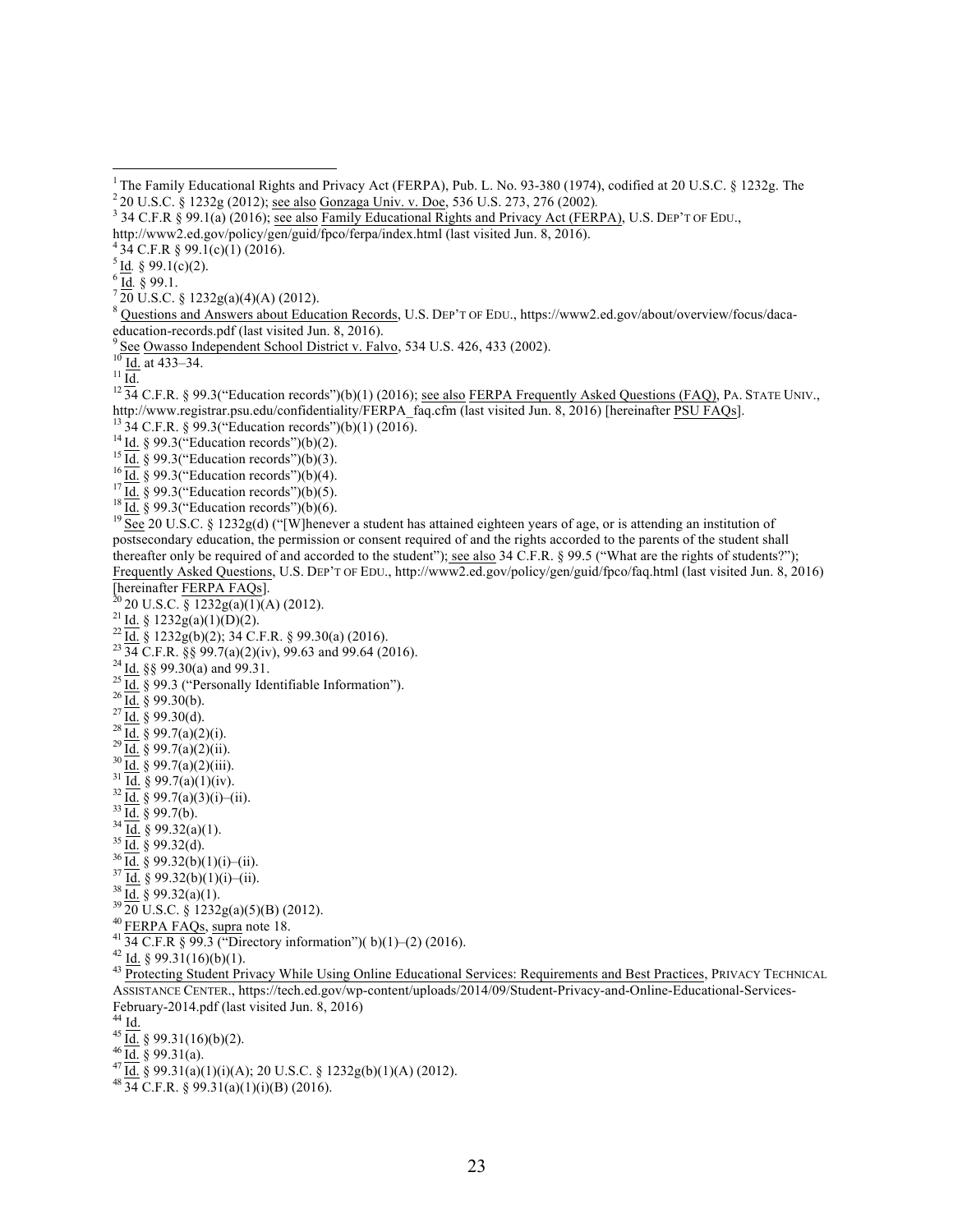<sup>49</sup> Id. § 99.31(a)(2); id. § 99.34(a).<br><sup>50</sup> Id. § 99.31(a)(3)<br><sup>51</sup> Id. § 99.31(a)(4).<br><sup>53</sup> Id. § 99.31(a)(6)(i).<br><sup>54</sup> Id. § 99.31(a)(6)(i).<br><sup>54</sup> Id. § 99.31(a)(5)(i).<br><sup>54</sup> Id. § 99.322(a)(5)(C).<br><sup>57</sup> IS U.S.C. § 4232g(a) commercial purposes"); id. § 6501(10)(A) (1998) (defining a "website or online service directed to children" as a "commercial website or online service that is targeted to children" or portion thereof); see also Complying with COPPA: Frequently Asked Questions, FED. TRADE COMM'N (last revised July 2013) [hereinafter COPPA FAQs].<br><sup>65</sup> See FTC v. Cal. Dental Ass'n, 526 U.S. 756 (1999); <u>see also COPPA FAQs supra</u> note 61, Question B(5); <u>see also</u> 15 U.S.C. § 45 (2012).<br><sup>66</sup> 16 C.F.R. § 312.2 ("Personal information") (2013).<br><sup>67</sup> See 64 Fed. Reg 59,888, 59,902 n.213 ("The Commission expects that operators will keep confidential any information obtained from parents in the course of obtaining parental consent or providing for parental review of information collected from a child.").<br><sup>68</sup> 16 C.F.R. § 312.2 (2013). <sup>69</sup> See Press Release, Fed. Trade Comm'n, FTC Strengthens Kids' Privacy Gives Parents Greater Control Over Their Information By Amending Children's Online Privacy Protection Rule (Dec. 19, 2012), http://www.ftc.gov/opa/2012/12/coppa.shtm [hereinafter FTC Press Release] (emphasis added). [hereinafter <u>FTC Press Release]</u> (emphasis added).<br>
70 16 C.F.R. § 312.4 (2016).<br>
71 <u>Id.</u><br>
73 <u>Id.</u> § 312.5(c) (2016).<br>
7<sup>3</sup> Id. § 312.5(c) (2016).<br>
76 Id. § 312.5(c)(3); see also 78 Fed. Reg. 3972, 3993 (Jan. 17, 2013) <sup>91</sup> COPPA FAQs, supra note 61, Questions I(6)–I(10).<br>92 Id. <sup>93</sup> 16 C.F.R. § 312.4(d) (2016).<br><sup>94</sup> <u>Id.</u><br><sup>95</sup> <u>Id.</u><br><sup>97</sup> COPPA FAQs, supra note 61, Question C(8).<br><sup>98</sup> 16 C.F.R. § 312.10 (2016).<br><sup>99</sup> Id. § 312.11.